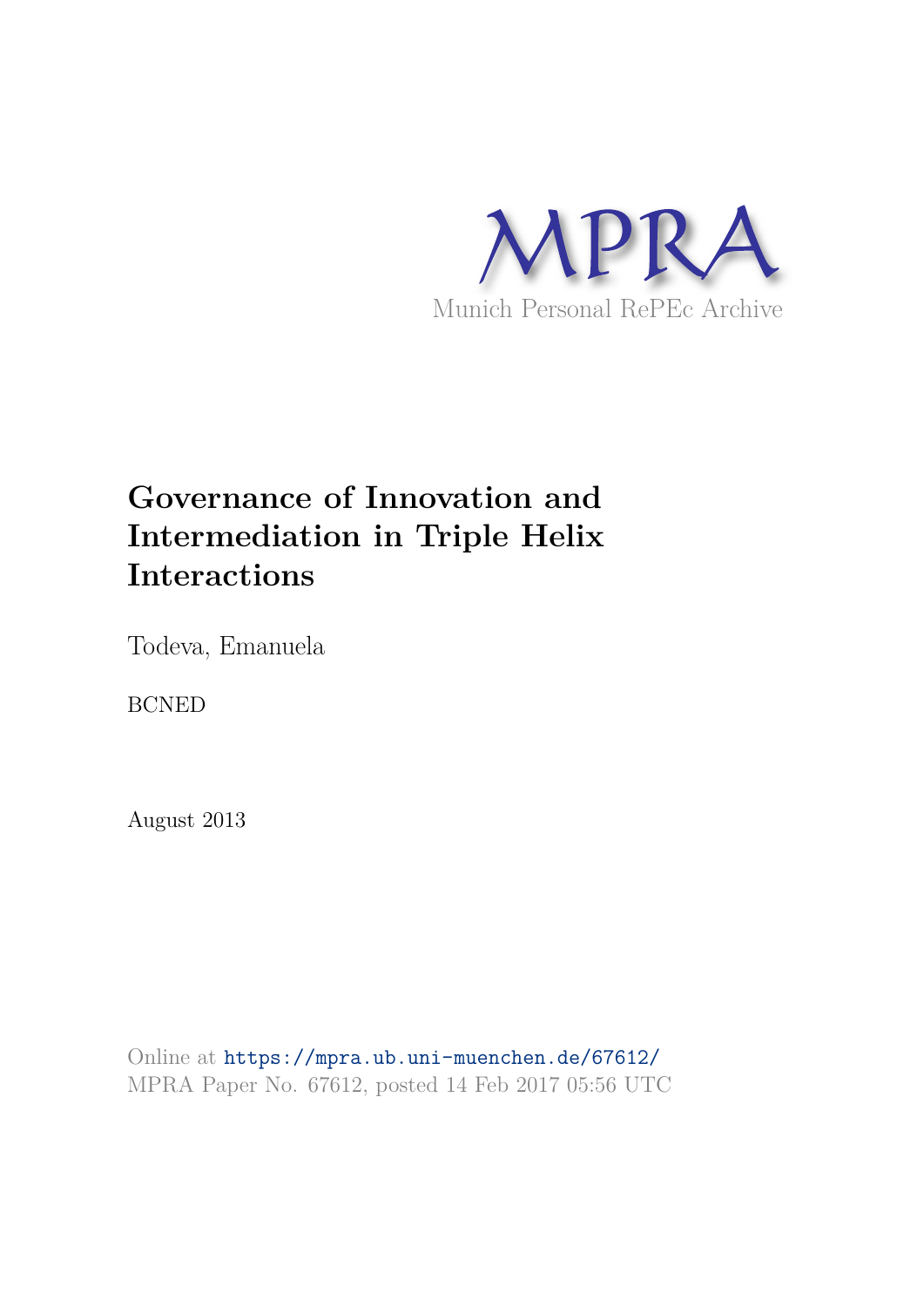# **Governance of Innovation and Intermediation in The Triple helix Interactions**

Dr. Emanuela Todeva

#### **Abstract**

Research on sustainability and innovation-driven economic growth has exposed the lack of sufficient knowledge within the governance literature that can support and justify the extent of government involvement. This paper focuses on the governance of innovation and the intermediary role of the state. We synthesise the literature on governance and regulation and introduce the concept of intermediation in the innovation process. The paper employs the Triple Helix model that describes interactions and intermediation between government, industry and universities and extends this model by looking at the role played by intermediaries and among them public and private institutions, government bodies and independent organisations. We develop a new theoretical framework for the analysis of intermediation and governance of innovation and apply this to four case studies of intermediaries in the health technology cluster in the Greater South East region in the UK. Our empirical findings demonstrate the heuristics of the intermediation concept and the application of our Intermediation framework.

**Key Words**: Intermediation, Governance of Innovation, Triple Helix Interactions

#### **Introduction**

Intermediaries are recognised as actors that place themselves in the middle of relationships between other actors, or actors that facilitate the process of interacting in exchange relationships (Manzini and Mariotti, 2002). The literature confirms that intermediaries offer value-added services, such as: two-way communication and representation, facilitation in negotiations and decision making, support in public relations, or contract management for specific projects and programs - all of which reduce the individual search and bargaining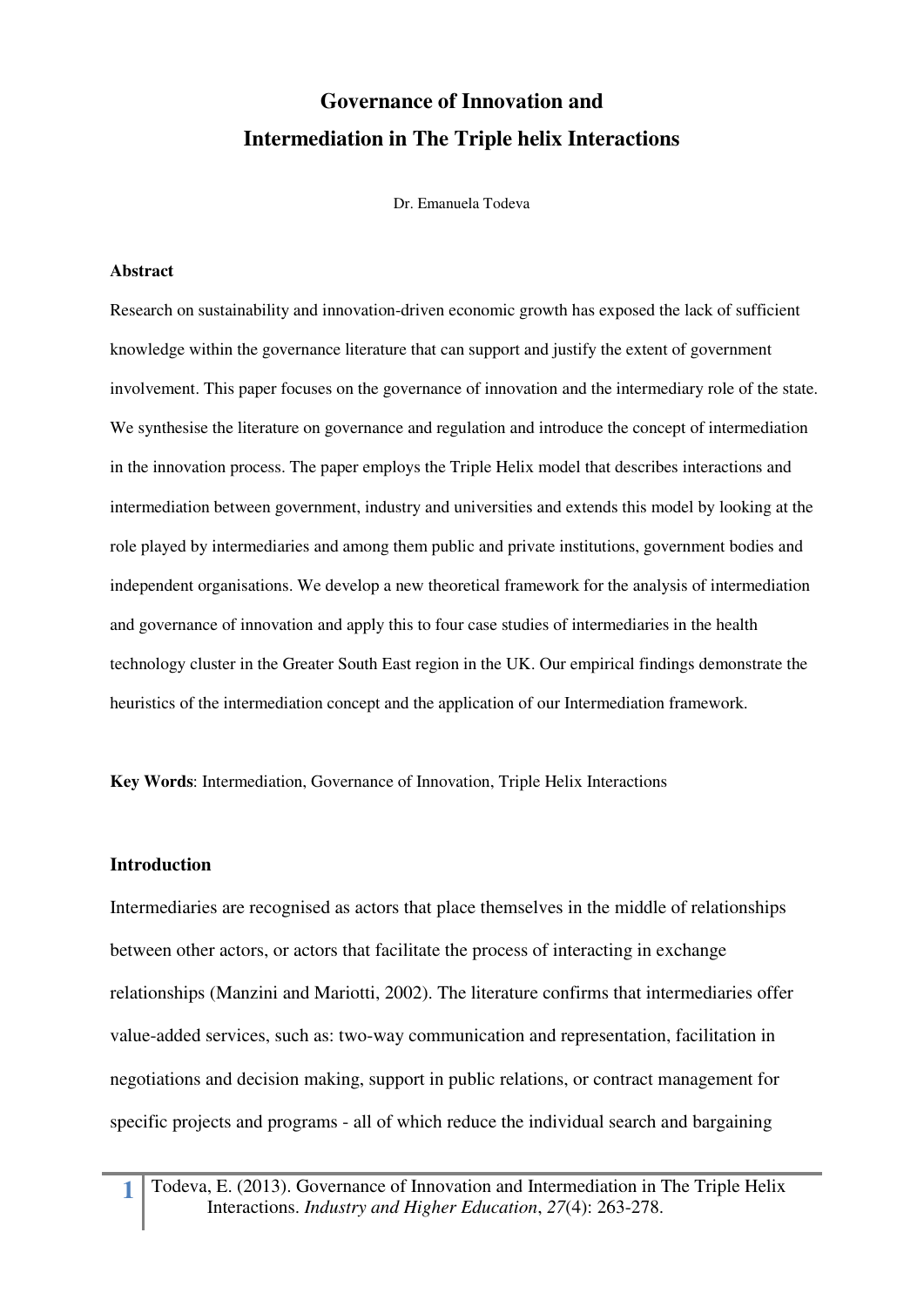costs and increase the benefits for each participating organisation (Rubinstein and Wolinsky, 1987; Gehrig, 1993; Gu, 2003; Galeotti and Moraga-Gonzalez, 2009). Intermediaries in the context of National Innovation Systems (NISs) are known to create opportunities for matching funds to innovation capabilities, for meeting potential research partners, or for coordinating joint research projects and collaborations through management contracts (Agrawal, 2001; Yusuf, 2008). Intermediaries also assist in financing research and in investment in new products and technologies.

The concept of intermediation has been traditionally used by many disciplines, including finance and accounting, institutional economics, law and public administration theory, innovation theory and research on National Innovation Systems (NISs). Among the most investigated intermediaries in the finance literature are: banks, money, investment instruments, investment funds, contract agencies and different types of markets (spot markets, treasuries / derivatives / swap markets), or other financial institutions that take part in facilitating transactions and monetary exchanges. Intermediaries for institutional economists are organisations and institutions such as the Parliament, the Courts, the Law, or various formal codes of practice that influence the coordination of social interactions (Neudorf, 2009). For the legal practice and public administration theory, third parties as intermediaries carry both liabilities and power and control in regulation, arbitration and facilitating dispute resolutions (Wilson, 1987, Neudorf, 2009). It is not the state as such, but state institutions such as the Courts, the independent Judges, public authorities and other organisations and legal entities that carry out the *regulatory, governance and intermediation function*. Public administration theory has also referred to intermediation in the context of *coordination and governance* of complex and international scenarios and events, such as cross-border water and sanitation management projects, disaster management, or inter-government and inter-state operations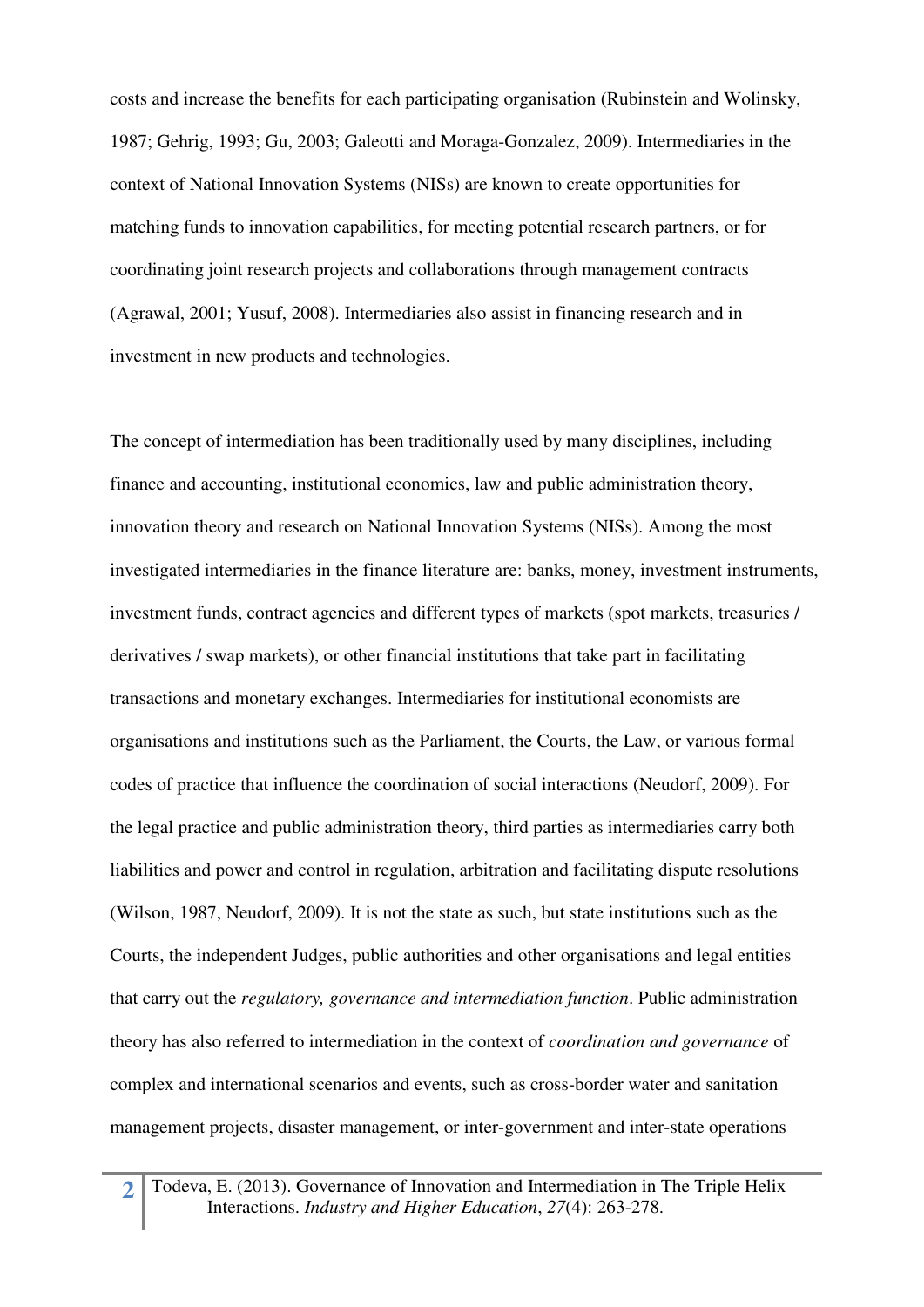(Pearce, 2003). All these scientific discourses have evolved separately. They rarely share insights and in principle do not cross disciplinary boundaries. Each of the associated disciplines attributes different role to the state and articulates different conceptualisations of intermediating institutions and agents.

All these scientific disciplines, however, use the concepts of *intermediation and facilitation* as synonymous, confirming that the basic understanding of the intermediation function derives from the notion of *third party facilitation*. Third parties facilitate in communications, interactions, decisions, agreements, or in economic transactions and resource exchanges between different actors in multi-lateral relationships. Intermediation by third party agents and institutions exhibits both control and facilitation which are implemented through different activities, through coordination platforms and mechanisms.

The main aim of this paper is to bridge the disciplinary gaps between all these academic fields and to extend the scientific knowledge on intermediation. For this purpose we have reviewed a multi-disciplinary set of literature that looks into intermediation practices and governance of innovation in knowledge-based economies, where the public and the private sectors interact and the state intervenes in financing, regulation and governance of knowledge transfer. This literature points at the development of institutions and legislative governance framework for the financing of innovation, for the protection of intellectual property (IP), or for the knowledge management and knowledge and technology transfer (KTT).

We discuss the role of the state and its intermediation function in the context of Triple Helix (TH) Interactions with universities and industry. Our empirical observations on four distinctive types of intermediaries operating in the health technology sector in the South East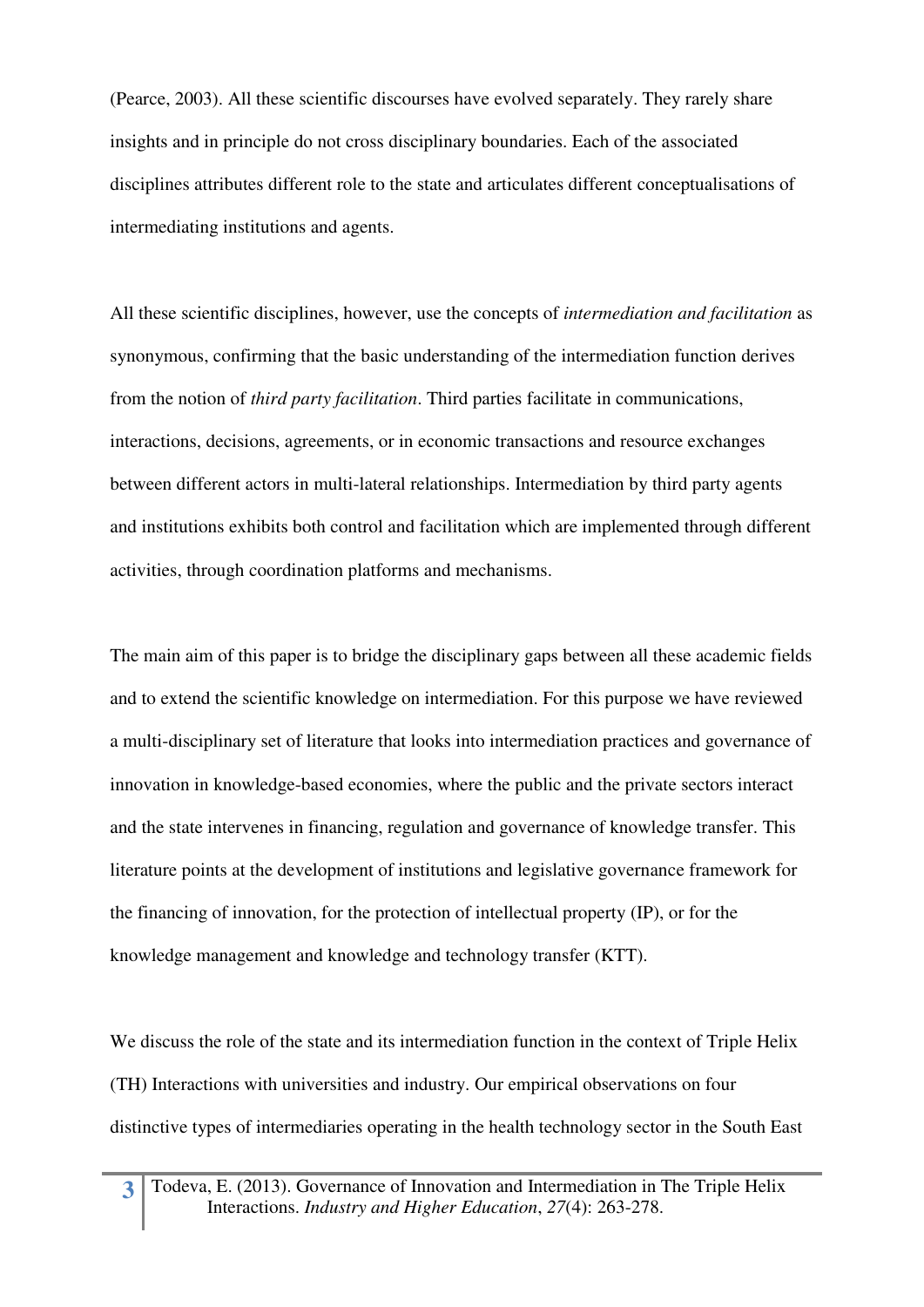of England (UK) highlight their interactions across the TH and their involvement in the governance of innovation.

### **The Governance of Innovation and Intermediation in the Triple Helix Relationships**

In the first section of the paper we examine the intermediation practices that apply to the governance of innovation in the university sector. We also look at what are the intermediation practices that support knowledge and technology transfer between the university and the industry. Governance and financing of research in universities traditionally involves distribution of resources from government bodies, appointment of agencies for monitoring and assessment of outputs, and establishment of rules for targeted resource allocation along with associated external supervision and control. Governance procedures involve the use of legitimate rules, contracts, relationship management practices, or other coordination mechanisms that oversee university performance and are exercised on behalf of the government.

Universities have been asked to lead in knowledge creation and simultaneously to provide knowledge solutions to industry and society as a whole through knowledge transfer and collaboration with other organisations. The questions of financing of the creation and transfer of knowledge and technology across the public and the private sector have challenged the existing governance practices.

The literature on financing innovation focuses on the balance between public and private sector contributions and the intense interactions and collaboration between the government, the industry and the university. The complexity of these interactions is captured by the TH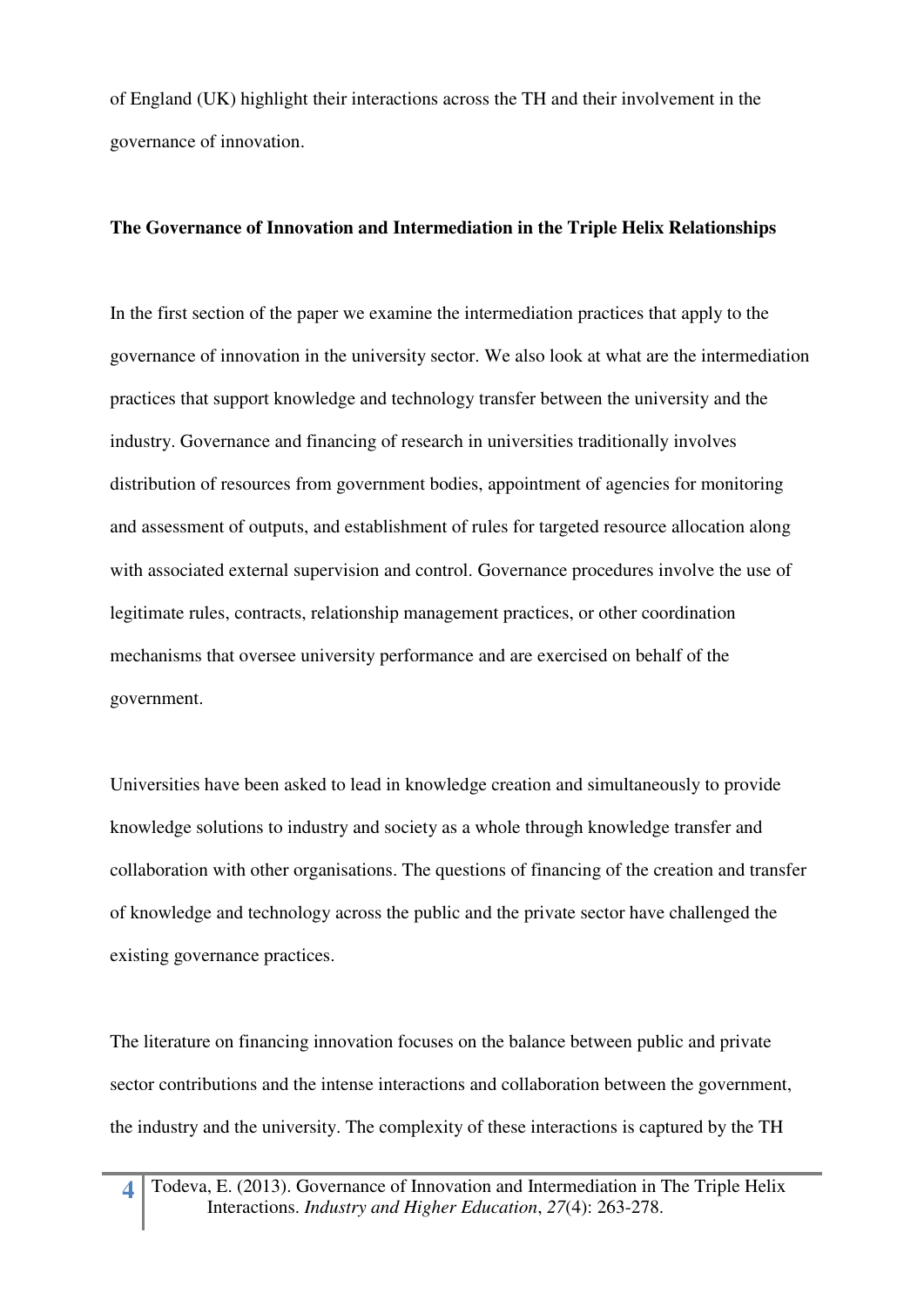model, which has been developed to reflect on the dynamic university, industry, and government relations in the context of NIS. The TH model offers a new organizational and institutional paradigm for the analysis of the innovation process and the expansion of the role of knowledge and technology in the global socio-economic environment (Lissenburgh and Harding, 2000).

The original TH model induces evolutionary thinking in the economic and sociological notions of governance, innovation, interaction, facilitation and the transfer of knowledge among different agents ((Etzkowitz and Leyedesdorff, 1995; Leydesdorff, 2001). The TH literature has already recognised that the innovation process is dispersed, diffused and decentralised even when centralised funding from government is applied (Etzkowitz and Leyedesdorff, 1995; Cowan and Foray, 1997; Malerba, *et.al*, 1999; Kolfsten, 1999; Frenken, 2000; Leydesdorff, 2006; Robinson, *et.al,* 2007). It is dispersed across the public and the private sector, across universities, firms, research laboratories, private R&D facilities, professional and scientific membership organisations and fragmented knowledge fields, pulled together in complex knowledge and technology application trajectories.

Coordination in this dispersed field is an essential element of the governance process, where third party agencies step in and research contracts are designed specifically to address coordination of resources and innovation outputs. Coordinating agencies are entrusted with management and supervision for R&D projects, and as such, exercise both governance and facilitation function. Such coordination takes place across partnering research laboratories, across public and private sector establishments, across universities and industry, and even increasingly across national borders and national innovation systems. Complex interactions that emerge across the public and the private domain have been addressed by multiple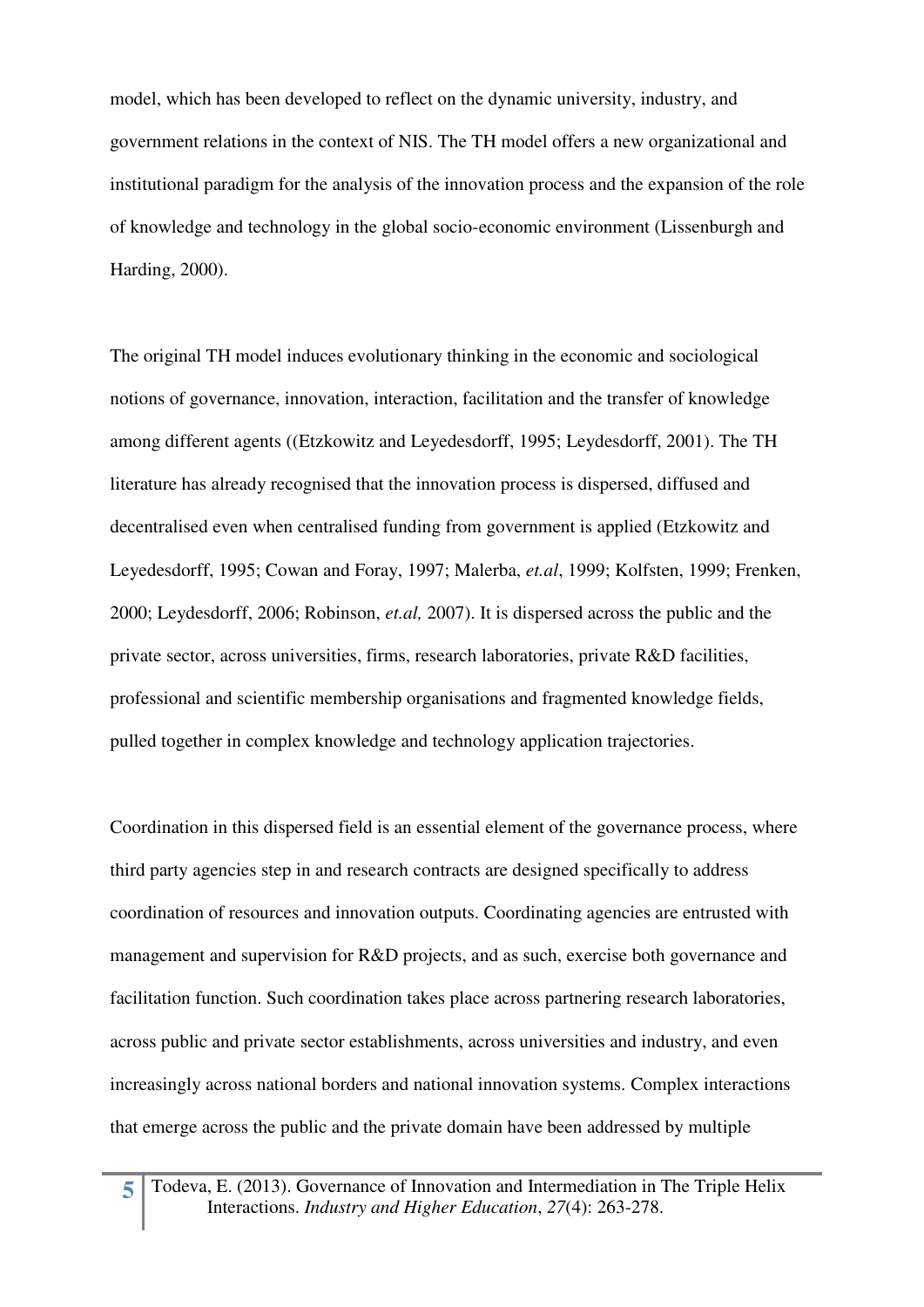disciplines outside of the TH tradition (Roessner, 1993; Cohen, *et.al*, 2002; Monjon and Waelbroeck, 2003; Levy*, et.al*, 2009).

The development of the TH model, however, has largely ignored the institutional theory in economics and has been struggling to grasp the facilitation mechanisms. The model has failed to engage with, or to contribute to the literature on public-private partnerships (PPPs), or research that addresses the role for government as a creator of boundary-spanning mechanisms that facilitate academic-industry relations (Leydesdorff and Etzkowitz, 1998; Ohta, *et.al*, 2008). Such boundary spanning mechanisms bridge across the public and the private domains and facilitate interactions between commercial technology and reflexive and academic sciences, enabling university and industry to engage in a continuing flux, assuming tasks that before were largely the province of the other side (Leidersdorff, 2006).

The following section offers an extension to the current TH thinking and represents integration between the TH theory and the institutional governance theory that looks at facilitation and intermediation practices observed in the context of innovation and knowledge and technology transfer. Our extension to the TH model builds upon the current knowledge and explores more details on the bi-lateral links between novelty production within universities, wealth creation within industry and normative and political leadership within government (Fig. 1). We postulate that the governance of innovation requires the integration of the factors of production with the factors of innovation and the normative control, whereby bi-lateral and multi-lateral relationships in the TH are facilitated by intermediary institutions and agencies, appointed by governments to distribute resources and to assist and exercise supervision and control of the innovation process.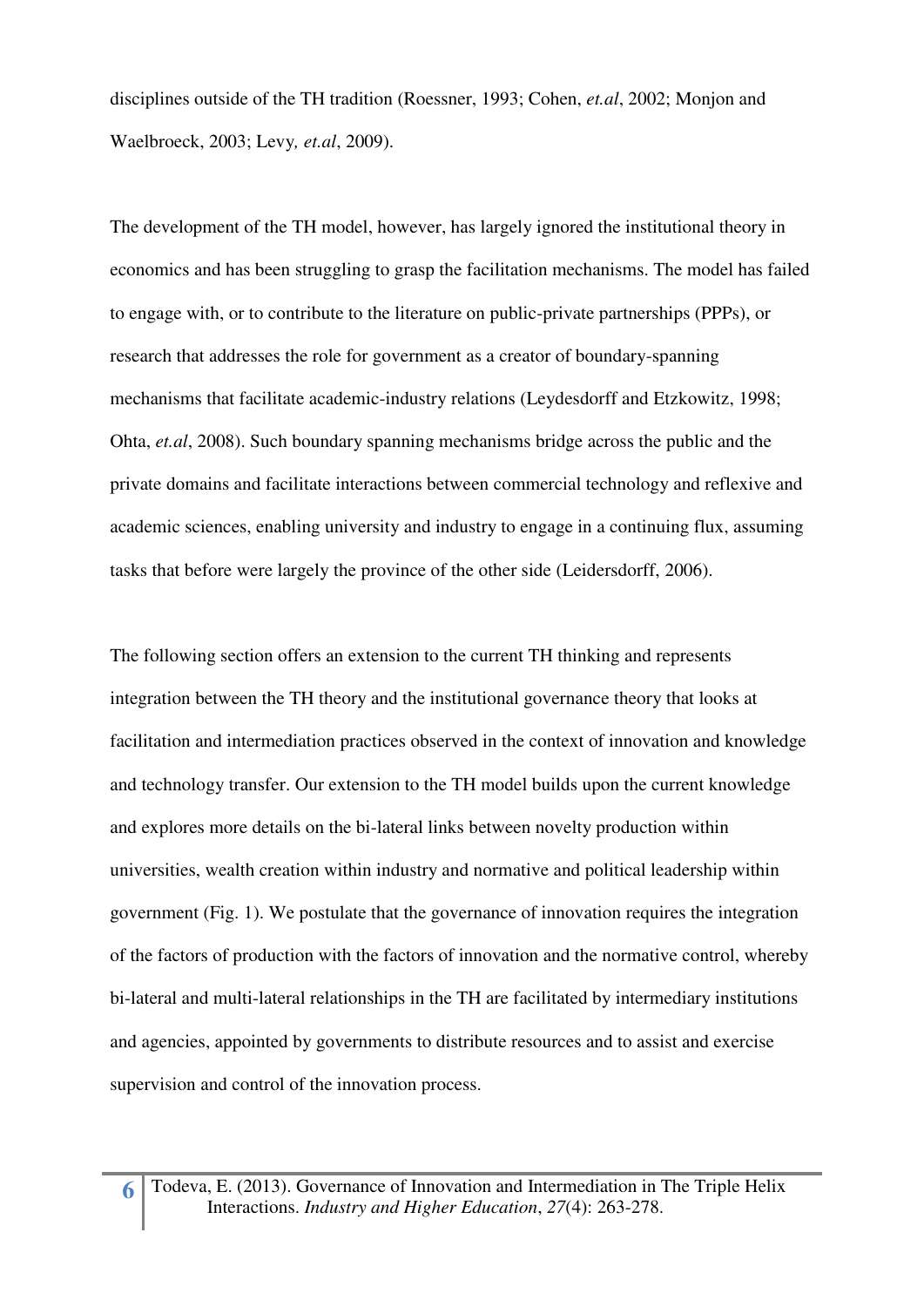The complex system of heterogeneous TH actors (firms, public and private service providers, university centres of excellence in research and government departments) revolves around the participation of each actor in the innovation process that generates specific innovation outcomes, redistributed within the TH. In addition, the TH actors learn from each other, share information on product / process / technology innovation, transfer of knowledge and technology, or generate and acquire knowledge and technology externalities produced as byproducts of the innovation process (Fig. 1).

### (Fig 1 about here)

In the original TH model the universities adopt a new entrepreneurial role that transcends beyond the previous academic mission of education and research. This new entrepreneurial role requires an active participation not only in the innovation and KTT process, but also in the associated with it market process (economic impact of new technology) and political process (allocation and use of public funds for innovation). Our model on Fig. 1 makes this level of interaction and interpretation explicit, whereby successful commercialisation of university technologies is seen as meeting wider social and political objectives and performance targets pursued by industry, by governments and by other stakeholders. The innovation process takes place simultaneously with the market process of product/technology development and commercialisation and with the political process of regulation, resource allocation, accountability and control.

Although the TH literature has accepted the recursive iteration between the helices, there is still the assumption that the state plays a special regulatory role that dominates the TH relationships. This regulatory function of government arises out of the need to facilitate between commercial and academic establishments in the KTT process and the inability of the universities or the industry to take leadership. The leading intermediary role of government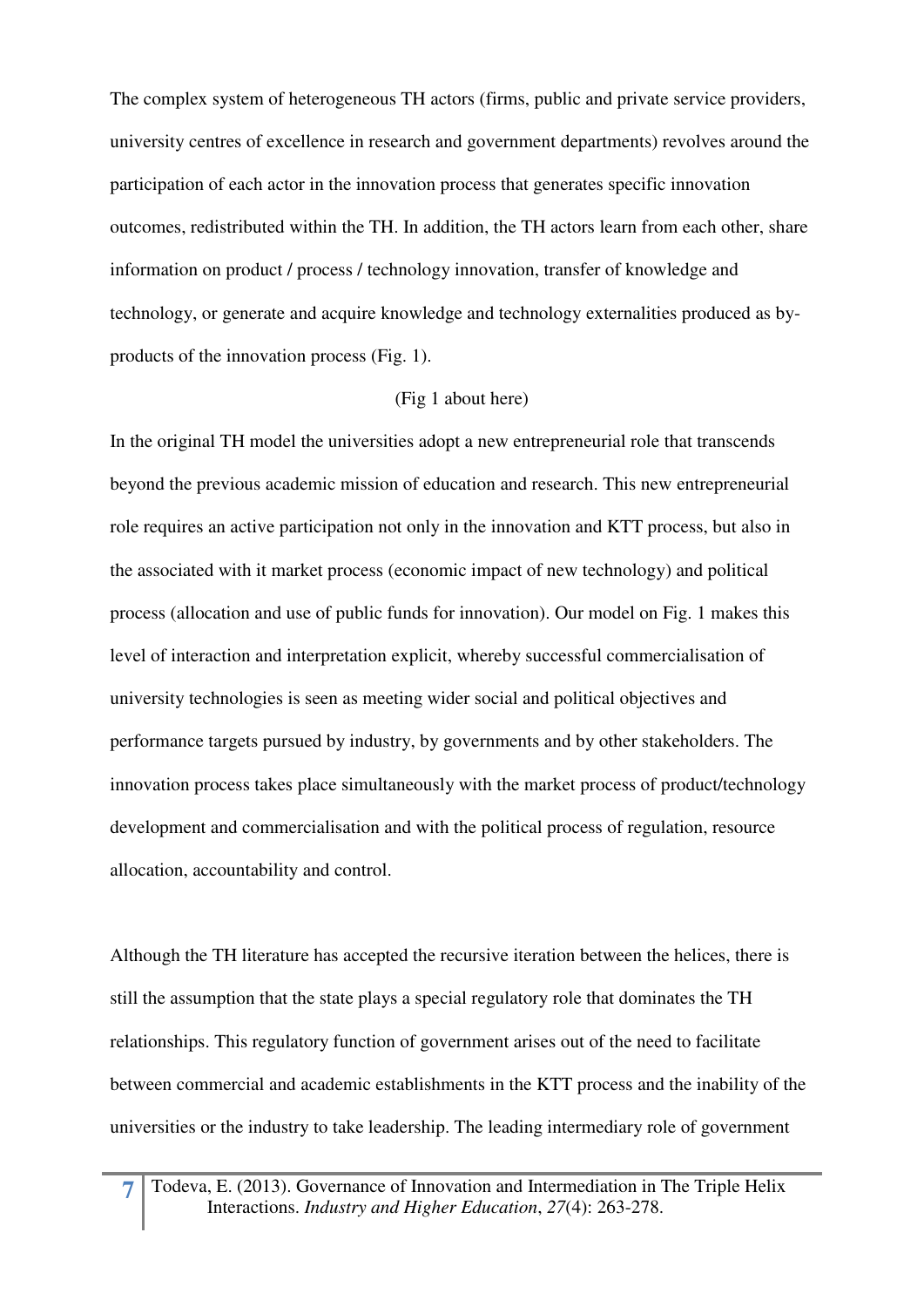also arises out of its role as representative and guardian of the public interest and regulator of the resource allocation in the economy, providing also legal protection of IP rights. The public administrator function of government does hold a superior role in the TH model even though this is sometimes obscured by the assumptions of recursive feedback loops in the TH interactions.

A number of empirical questions emerge from this discussion regarding the intermediation process: 1) How does the state participate in TH interactions, i.e. establishing and managing relationships with industry and the university sector; 2) How does the state perform its role as a facilitator and regulator in the KTT process; 3) How does the industry engage with public organisations that deliver research and education; 4) How do universities engage with different sources of finance for their activities and how they interact with commercial enterprises. Innovation theory has partially contributed to these questions with discussions on government innovation policies, modes of financing of innovation, or the institutional practices and channels for transfer of knowledge and technology. Regulatory interventions that change the environment for universities and industry, and that distribute incentives and constraints in the system, are a form of facilitation that stir the innovation process in a particular direction. In the subsequent sections we will discuss some leading contributions in the literature that explain a variety of intermediation and KTT practices that have emerged for the governance of innovation.

# **Intermediation Activities, Practices and Channels that Facilitate the Governance of Innovation**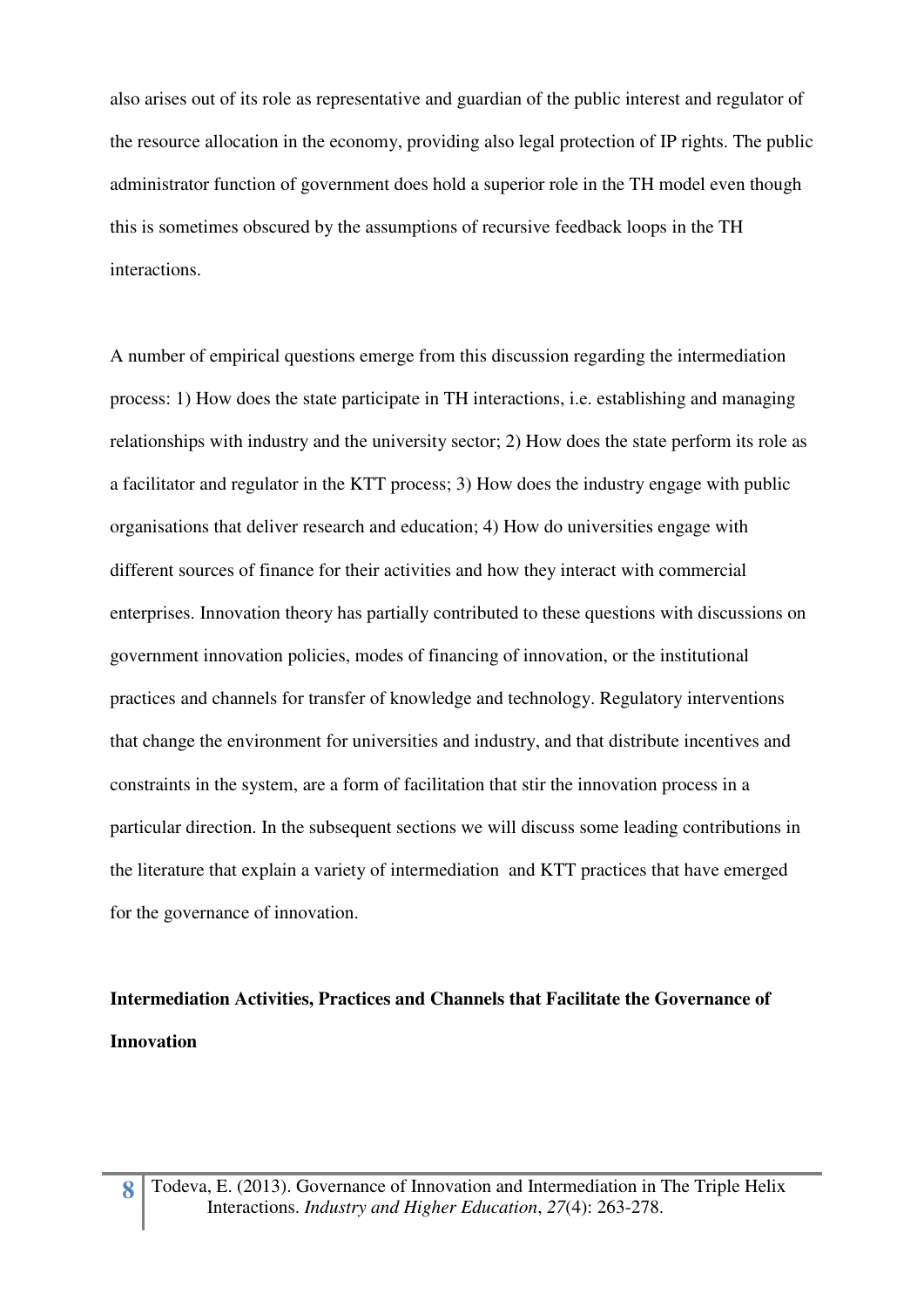There are a number of examples of intermediation activities and practices employed during the innovation process and the transfer of knowledge and technology across the public and the private sector. Specific examples of these intermediation activities are: searching for partners, matching complementary assets and technologies, bridging and translation of knowledge across different theoretical disciplines, decision support, protection of IP rights, evaluation of science and technology outputs, as well as financing and legal protection of contracts and agreements (Argote and Ingram, 2000; Levy, *et.al*, 2009). These are conducted under the umbrella of regulation, specific policies, contact management, relationship management within a specific channel for transfer of knowledge and technology (Fig. 2).

### (Fig 2 about here)

In the following sections we will discuss each group of these intermediation activities and their governance impact.

#### *Intermediation and Governance through Regulation and Legitimate Rules*

The regulation theory offers insights into the activities of regulatory agents for the enactment of justice and the exercise of *legal supervision* (Bendor, 1990, Cannon, 1994, Parkinson, 1994, Russell and Waste, 1998, Todeva, 2005, Lee and Liu, 2008, ). The theory promotes the idea that regulation involves a legitimate government that has authority and power, as well as the capacity and capabilities to generate rules that govern economic behaviour within a socioeconomic system (Todeva, 2010). *Regulation* via *rules* and *laws* is seen as an effective governance and coordination of behaviour of economic actors. The rules and the laws are facilitating mechanisms enabling governments to distribute incentives and sanctions across the entire system of economic actors and to exercise its regulatory role. The organisations and agencies that design and implement these rules and laws, or that enforce them and monitor compliance in behaviour – all these organisations, institutions and government bodies are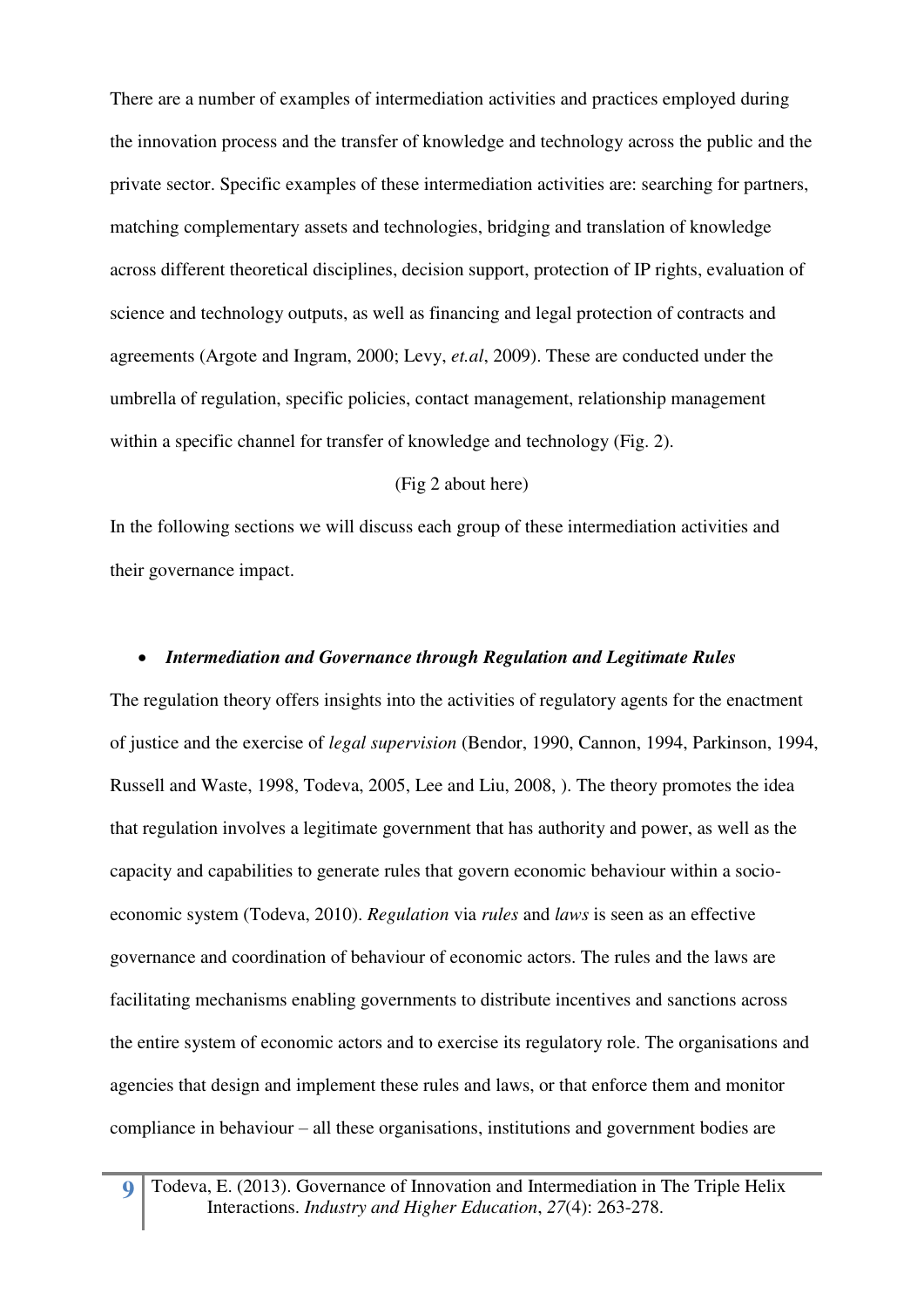effective intermediaries that facilitate the co-alignment of interests on a large societal scale. The legitimacy of the regulatory institutions, and the rules of law themselves are essential steps towards effective intermediation. The creation and legitimation of legal and law enforcement institutions by government is an active process to create a regulatory environment that stimulates and supports innovation. The Courts and the Police can be described as effective intermediaries and regulatory establishments.

Essential part of the governance and regulation of innovation is the creation and legitimation of funding bodies and funding mechanisms, where we see governments developing their role to intermediate and oversee the innovation process through *resource allocation, supervision* and *control*. The same devolution of responsibilities is observed for the *standardisation* of technology outputs and the *regulation* of intellectual property (IP). The regulation and governance of the innovation process on behalf of the government is undertaken not only by public bodies, but increasingly by professional organisations, industry associations, and other private or not-for-profit formations and membership organisations that constitute and represent public interests - all established with the purpose to finance and oversee aspects of the innovation process.

The governance and regulation of innovation involves a combination of internal self-control and external control, which enable interacting parties to reach and implement agreements about resource exchanges and payments, about information sharing and assistance, about distribution of costs and benefits, or to engage in co-development and value co-creation.

#### *Intermediation and Governance Through Innovation and Technology Policies*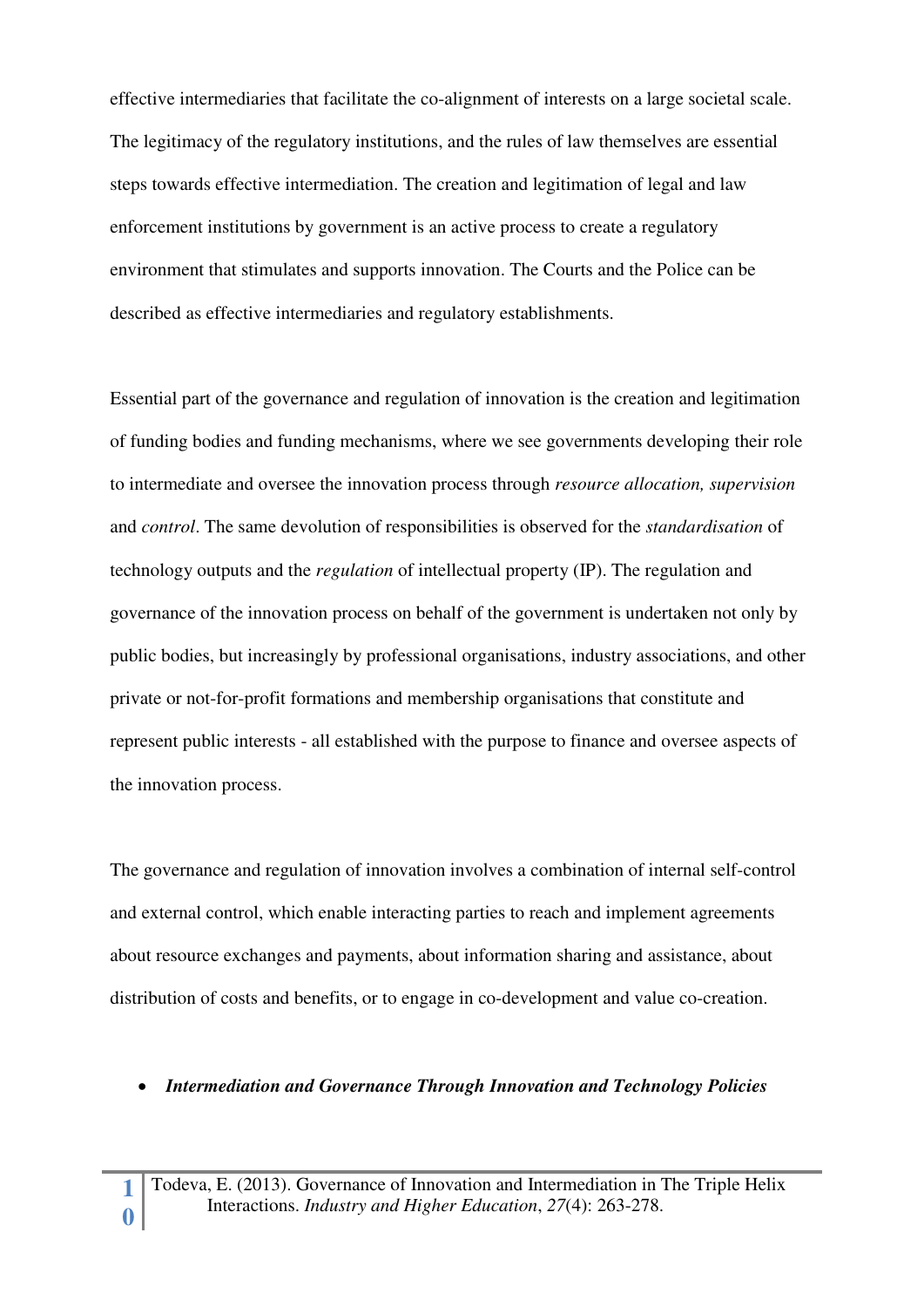Governments use both regulatory interventions (passing laws through Parliament) and policy implementation activities (distribution of resources according to political objectives). One of the main *innovation and technology* policy areas consists of policies that provide incentives to invest in future technological capabilities. Among these policies are: mission policies, infrastructure policies, diffusion and technology transfer policies, and developing technological districts and clusters (Dodgson and Bessant, 1996, Justman and Teubal, 1996, Narin, et.al, 1997, Robinson, et.al, 2007, Bramwell and Wolfe, 2008). Governments use facilitation and intermediation in all of these policy areas both at the stage of policy design and at the implementation stage. Policy design involves both internal government departments and external political organisations or independent institutions that facilitate the dialog with the public. Policy implementation always involves multiple agencies and interactions and relationships between these organisations require *facilitation platforms*, such as meetings and conferences, or brokers and intermediary agents, appointed to assist communication and decision making. Policy implementation is often undertaken by external organisations and intermediaries that act on behalf of the government, being funded by it.

*Mission policies* consist of setting priority targets for industry and technology areas and offering financial support (grants and funds) for research into cutting edge technologies, carried out by public research institutes, or by firms. The principal objectives of these policy initiatives are to concentrate state financial resources on research in new technology areas at a pre-competitive level. Governments use different intermediaries to set innovation priorities and to distribute funds to selected technologies where the process is often managed and controlled by the intermediaries in close relationship with government departments. An example of such an institutional framework is the work of the Technology Strategy Board (TSB) in the UK, established to assist the government with setting priorities new technology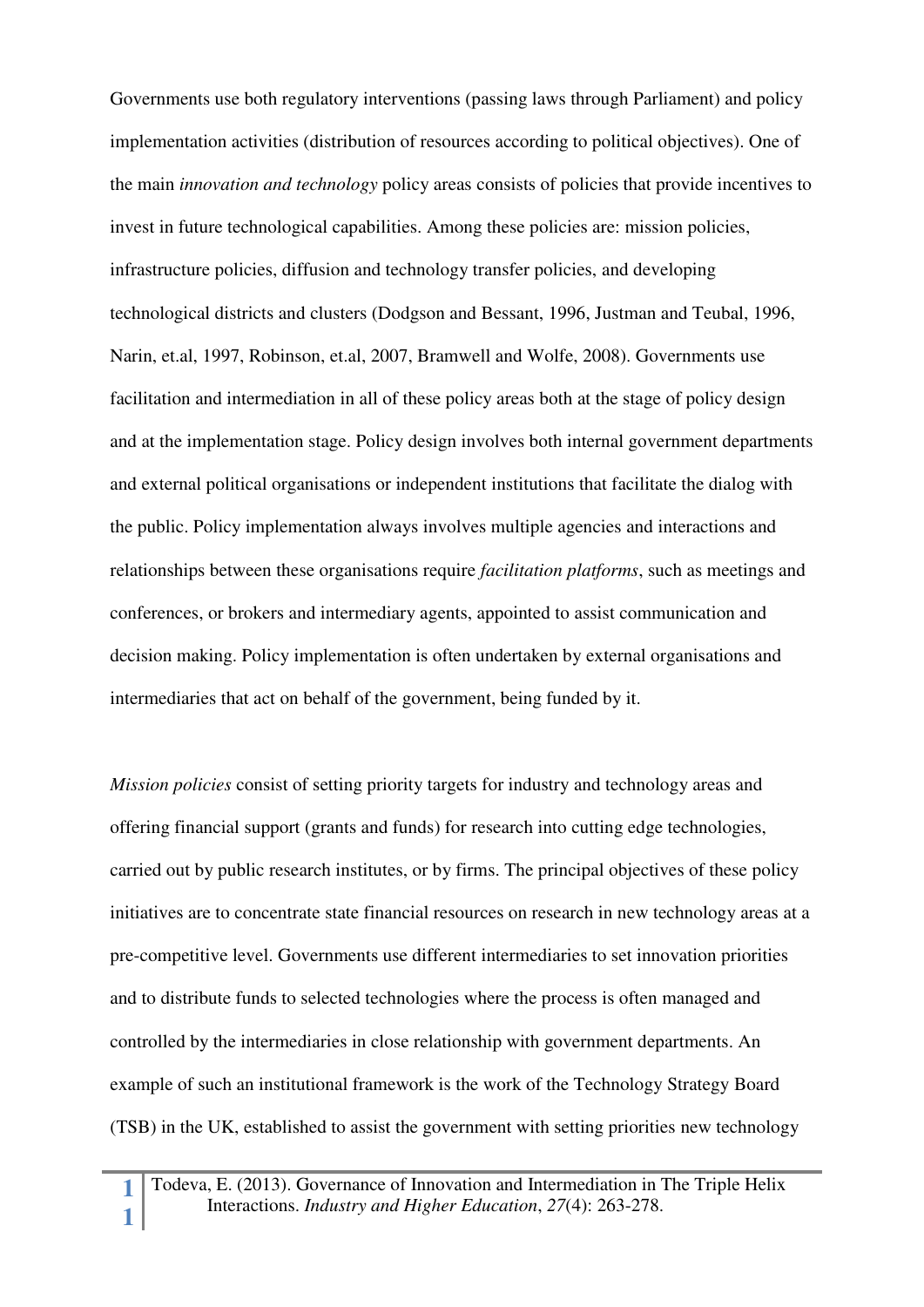fields. TSB distributes financial resources to industry for innovation and technology development and facilitates the KTT process across the university and the industry sectors.

Although mission policies emerge under the political leadership of government, they rest upon existing technological capabilities in the industry sector and the knowledge capabilities within the university sector. Consequently, both the design and the implementation of mission policies require interactions within the TH and translation of information across different domains within the Triple Helix. Intermediation practices that assist in the design and implementation of mission policies include analysis of competitiveness targets at national and industry level and translation of technological capabilities into investment targets.

*Infrastructure policies* have been flagged out in the literature on innovation as central for the development of NISs. They exhibit direct investment of public funds in technical infrastructure for universities and industry, or building technological capabilities in the university sector and making them available to industry (Justman and Teubal, 1996). The implementation of infrastructure policies involves intermediation that assist government in needs analysis, feasibility studies, or stakeholder engagement.

*Diffusion and technology transfer policies* are the most traditional initiatives by governments in support for the innovation process. They involve capital grants to public sector research establishments through subsidies for the purchase of new machinery and research equipment, or funding of collaborative projects. Most recently these have been directed towards the industry, where it has been recognised that the transfer of knowledge to small and medium size firms has not been very effective due to the capability gap that prevents smaller companies from making use of external know-how coming from the universities (Dodgson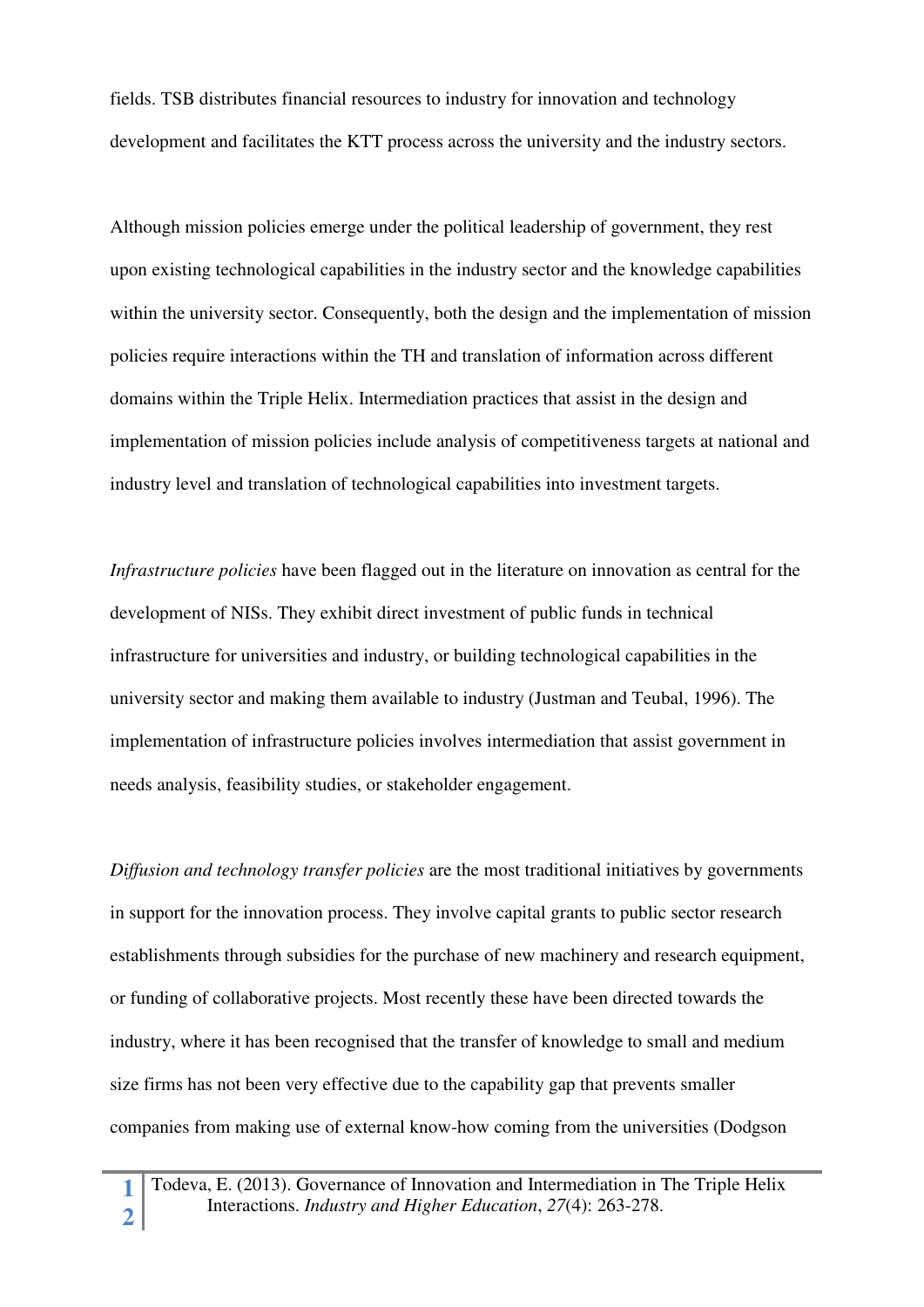and Bessant, 1996). Part of the diffusion and technology transfer in industry has become the promotion of collaborative research between universities and small firms, or the assistance in the creation of new technology firms as spin-offs from universities. The role of intermediaries in this case has been to solicit both the recipients of grants (firms, universities, science labs) and the government agencies that implement diffusion, technology transfer and other science and technology policies (Narin, et.al, 1997, Zucker, et.al, 2002).

Another recent government line of support for innovation has been the development of *technological districts and clusters*. These government policy initiatives involve investment of public funds in collaboration with private sector investors in building research parks and innovation hubs to co-locate technology firms, and to stimulate regional economic growth. The main target, identified for these initiatives, is the support for technology-based small and medium size firms (SMEs) through funding the co-location of firms, their networking, as well as explicit R&D activities. The formation of regional clusters and technology networks between private and public bodies, firms and universities, has been the main way to stimulate innovation in SMEs, to support regional growth, and to extend the dissemination of R&D outputs (Antonelli, 1999).

All government policies described above resemble governance practices that involve allocation of public resources for innovation, and the exercise of the regulatory function of the state through distribution of incentives, designed to affect the innovation behaviour of public and private sector organisations. The implementation of innovation policies requires vast facilitation, collaboration and coordination, involving a variety of intermediary actors that assist with various value-added services. These are services for the setting of innovation targets and technology priorities, for the facilitation of knowledge-creation for the finance of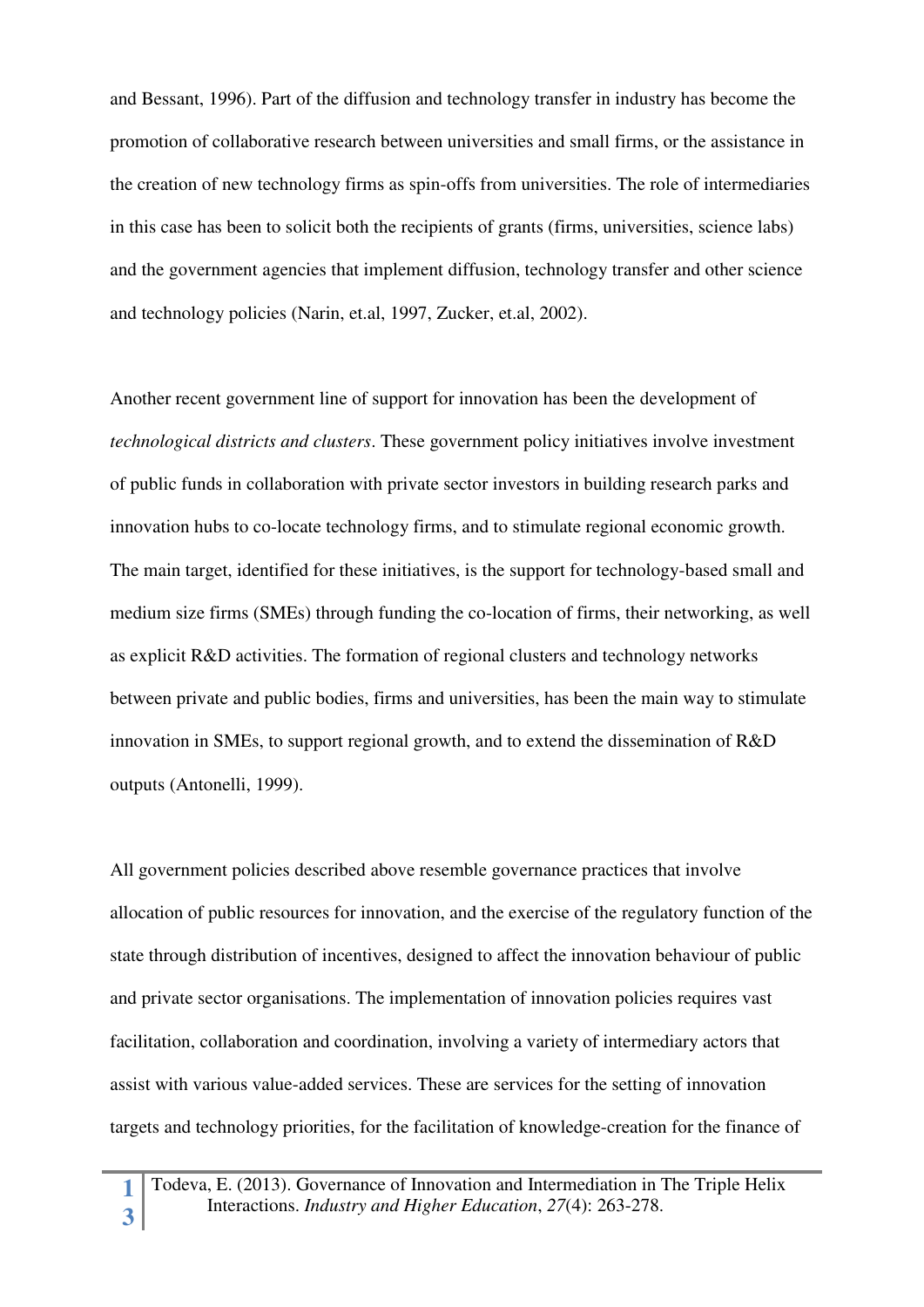R&D and the implementation of knowledge and technology transfer, for the diffusion and commercialisation of research outputs. The recipients of these services are government procurement departments, the producers of innovation (universities, firms and research laboratories), or the collective users of innovation - commercial establishments, consumer market organizations, industrial associations and chambers of commerce, research labs that require knowledge and technology intensive inputs.

#### *Intermediation and Governance through Contract Management*

Repetitive and long-term transactions between firms are based on formal contracts and agreements between them that govern their relationships, protect their rights and regulate payments and resource exchanges. These inter-organisational contracts are governance forms that safeguard specific assets and value-distribution arrangements between firms (Haugland 1999).

Contracts are extensively used in the TH interactions to specify each agency rights and responsibilities and to govern resource flows, payments and liabilities. Contracts as governance mechanisms create a neutral body / agency with authority to control specific issues related to the implementation and operational procedures within inter-organisational relationships and exchanges. Management of contract involves the exercise of authority by specialised internal administrative departments or external intermediating agents, such as representatives of management service organisations.

Contract management is used in all R&D projects, technology partnership agreements, licences, or know-how transfer arrangements, where intensive sharing of knowledge, technology and know-how are critical prerequisites for success, and contracts serve an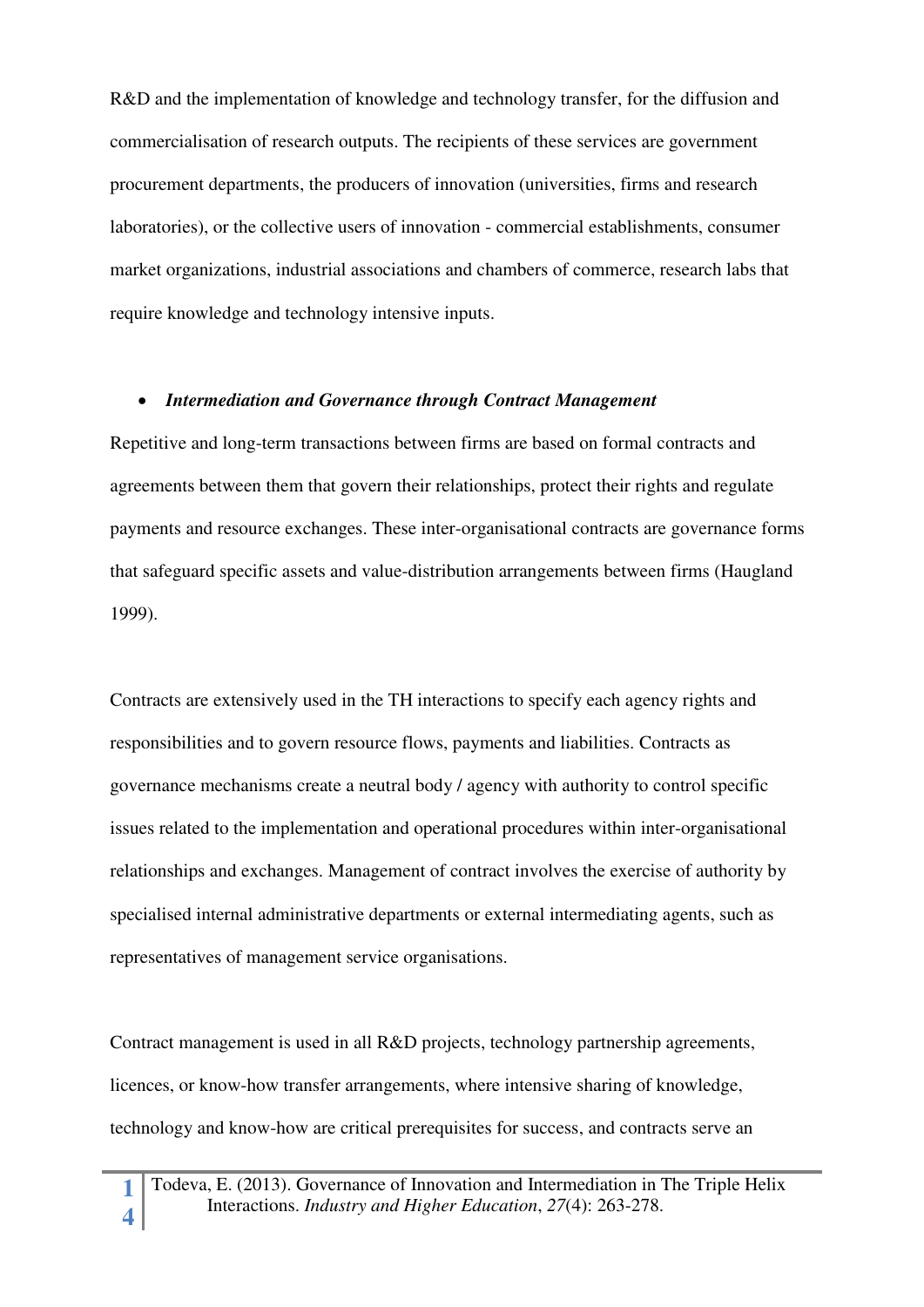intermediary function for co-alignment of interests, coordination and cooperation in multilateral and multi-agency settings, which are typical for all stages of the innovation process.

# *Intermediation and Governance through Relationship Management and*

# *Representation*

**1**

Governance involves not only control and coordination of resource flows, but also facilitation of relationships and activities, or enabling actors to utilise resources and to achieve innovation and performance targets. Facilitation and relationship management are essential intermediation and governance activities that affect the efficient allocation of resources and the mediation of risk in innovation.

While formal contracts represent legally binding agreements, relational contracting embraces unspecifiable terms and conditions in complex and open-ended scenarios, as well as collective inter-organisational strategies for eliminating rivalry through tacit coordination, optimisation, and collaboration. The intermediation is embodied both in the terms and conditions of the formal contract and in their managed implementation. Relational contracts are associated with relational coordination mechanisms such as reciprocity norms, inter-organisational trust, and social capital (Borsch 1994).

Fligstein and Freeland (1995) identify a number of internal and external relationships that address governance problems at organisational level and require intermediation. First, these are the relationships between management and workers that deliver efficient employment of resources and factors of production. Managing employment relationships requires an active intermediation in terms of translating resource inputs into innovation targets, then into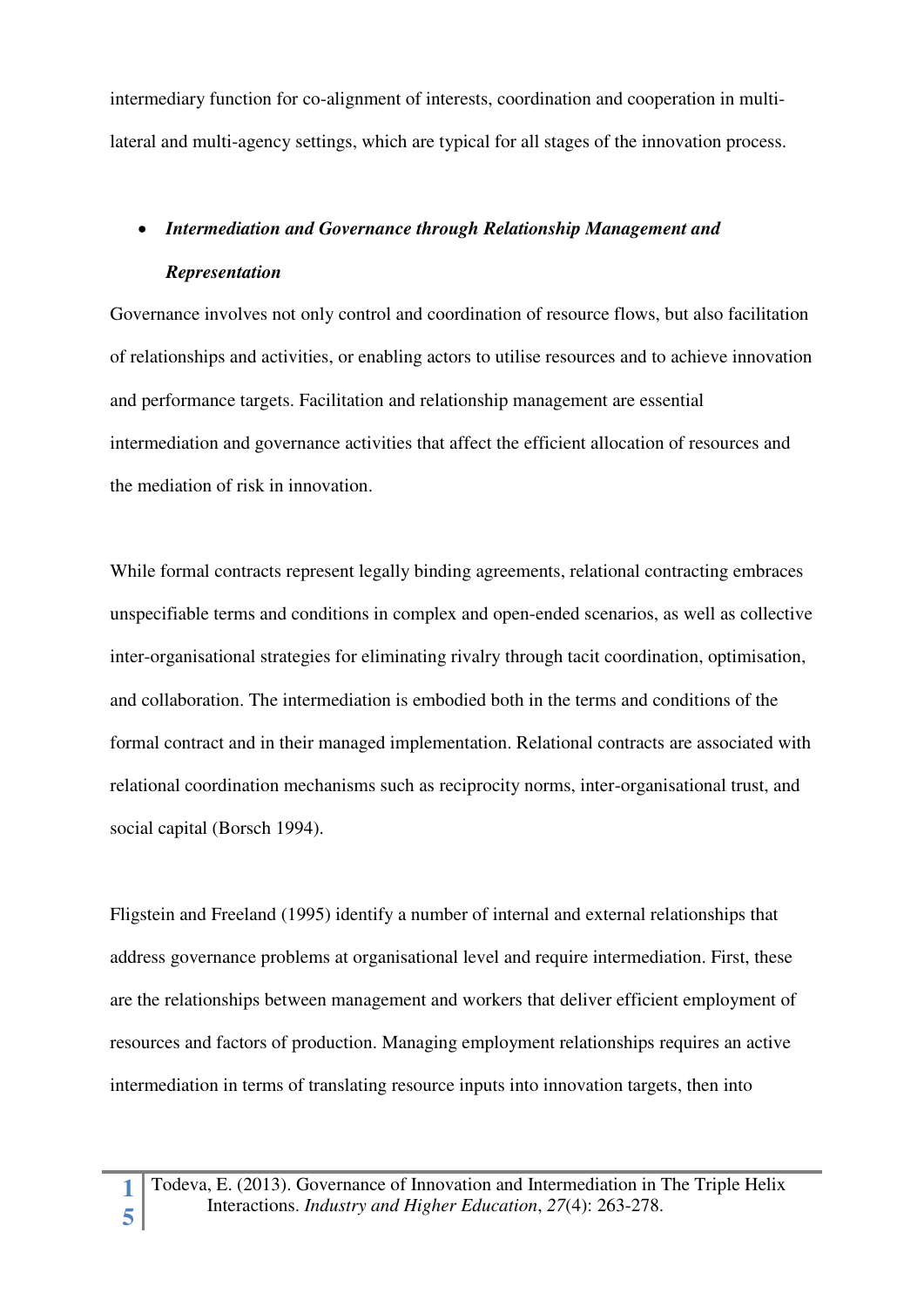structure and distribution of payments, and among the most well-known intermediaries are labour unions and consultative boards and agencies.

Second, these are the relationships between management and shareholders, or relationships with sponsors, funding bodies, investors and capital markets, where information asymmetries require facilitated communication between owners and managers. Examples of intermediation with strong governance impact are shareholder meetings, or participation of outsider directors in governing institutions.

Third, these are intra-organisational relationships that derive from the division of labour and the distribution of power and responsibilities within organisations. Intermediation and facilitation at operational and strategic level is undertaken by established organisational structures for effective decision making, or internal collective bodies with authority.

Fourth, this is management of relationships with suppliers which secure effective control of inputs. Technology intensive operations require high value-added inputs, where good supplier relationships offer guarantees against operational risks. Intermediaries, carrying the governing authority to select suppliers are contracted for that purpose.

Fifth, these are relationships with competitors that create opportunity for risk-sharing in collaborative R&D. Alliance contracts intermediate such contracts.

Finally, relationships with governments, public institutions and other stakeholders also require effective management as they facilitate the enhancement of legitimacy and reputation of firms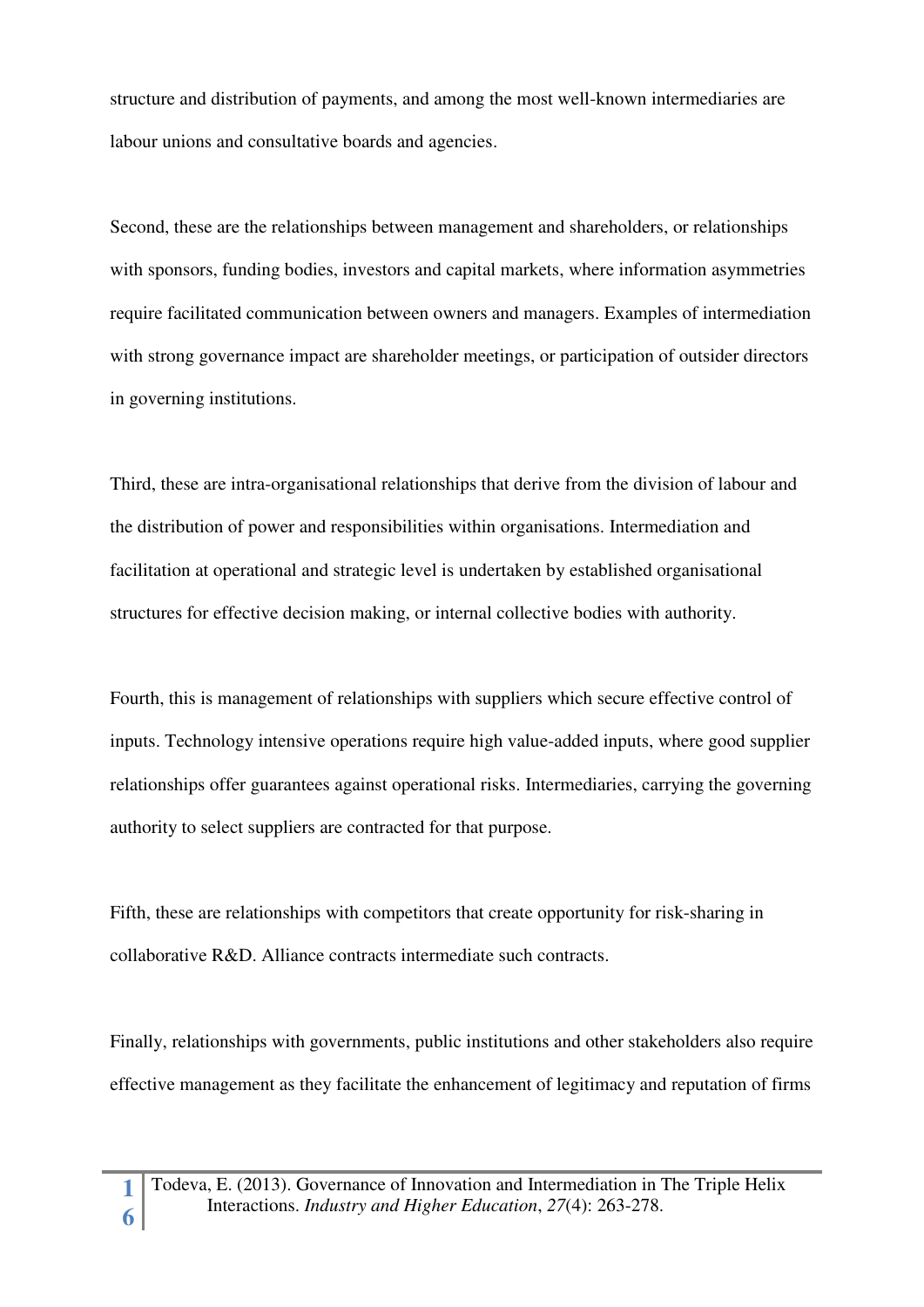and generate direct reputation effects. These relationships are facilitated through stakeholder associations, public relationship activities, marketing and media coverage.

Both relationship management and contract management represent intermediation practices that affect the allocation of resources and coordination of activities and rely on explicit coordination rules and regulation. Contract management and relationship management in R&D both facilitate knowledge and resource sharing which brings a positive effect on the cost and revenue streams of innovation establishments, supporting the creativity and the innovation process.

# *Intermediation and Governance Through Channels for Knowledge and Technology Transfer (KTT Channels)*

The literature on innovation and KTT has described a number of established channels that capture specific intermediation practices and governance forms. These channels prescribe the legal framework for the exploitation of resources throughout the innovation process, for the transfer of know-how, the transfer of rights over innovation outputs, and the regulation of claims over commercialisation of knowledge and technology (Fig. 3). KTT channels regulate the allocation of R&D resources and the coordination of behaviour across innovation actors.

Among the studied KTT channels are: patents registration, technology licensing, R&D alliances and joint ventures, R&D outsourcing, companies' spin-offs, scientific publications, citations and co-authorship. KTT channels are designed and regulated by government agencies (patent offices, licensing and contract enforcement establishments, ranking and certification agencies). IP protection legislation is critical in shaping the specific institutional forms. Some of the KTT channels are actively supervised by independent professional and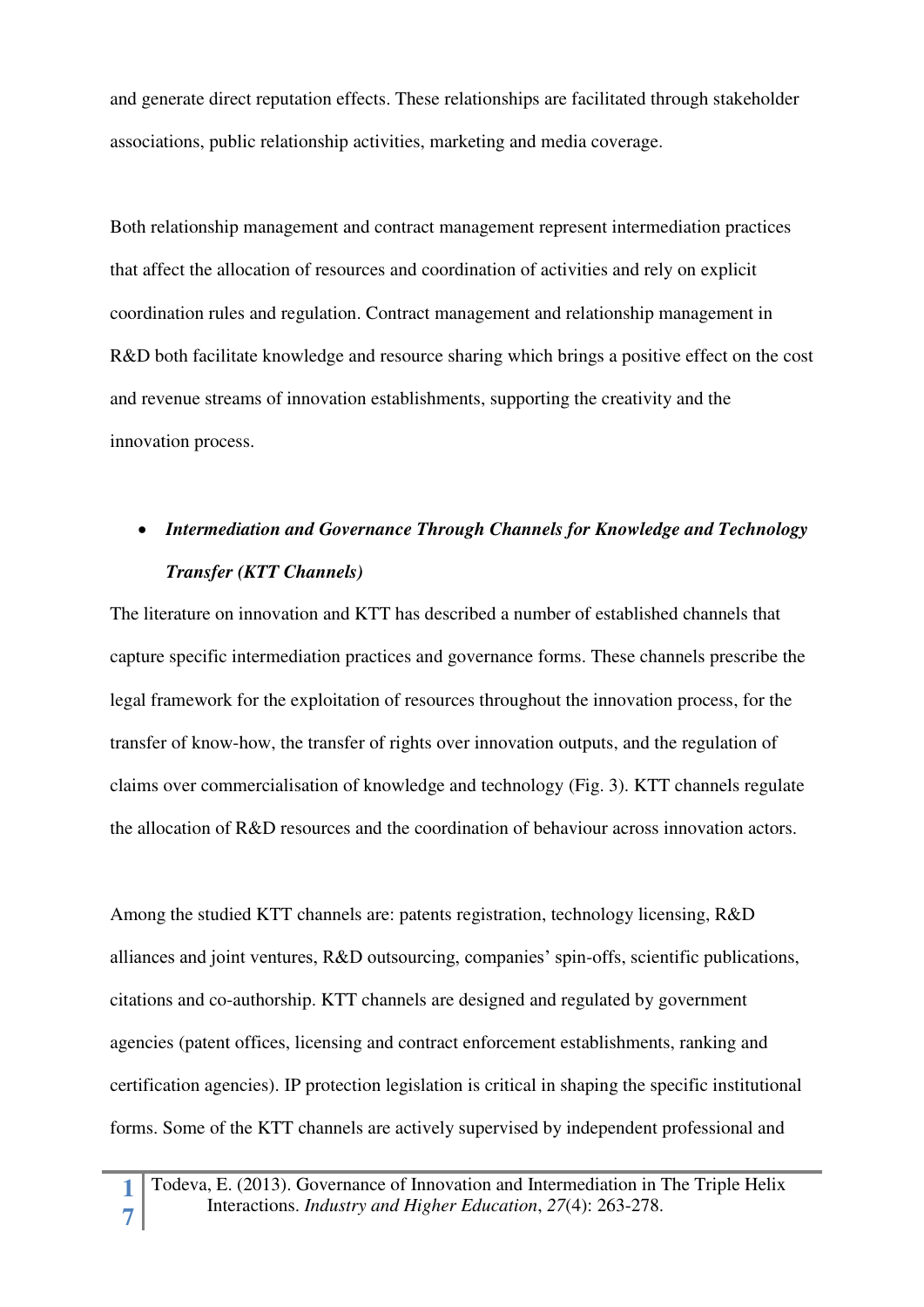commercial organisations (for example, publication rating agencies), and scrutinised by the government, by the media, or by other public organisations. The governance of KTT channels, hence, is distributed across the public and the private space outside of the university and the industry sector.

All channels of knowledge and technology transfer, outlined in Fig. 3, involve different forms of governance, established to regulate relationships, activities, resource allocation and exchanges, including a variety of combinations across *market coordination* (using armslength contracts and contract-protection laws), *hierarchical coordination* (bureaucratic decision making and administrative control), *network coordination* (platform-based coordination mechanisms that include sharing of resources and benefits), *community coordination* (ethical co-ordination via professional associations and voluntary membership organisations), *cooperative coordination* (through partnerships between autonomous organisations committed to sharing of resources and benefits), or *political coordination* (via collective membership organisations and alliance type of establishments that allocate resources according to political objectives) (Levacic, 1991; Todeva, 1998; Todeva, 2005; Robinson, *et.al*, 2007; Todeva, 2010).

#### (Fig 3 about here)

 *Patents* enable firms to exploit invention developed by academic researchers (university), or R&D outputs from another commercial entity (industry) (Agrawal and Henderson, 2002; Hellman, 2005). Both the patent registration and the patent expropriation require specialised procedural and expert knowledge that is located outside the research domain and involves a fee bearing service from a third party intermediary organisation. Contract relationships with these service firms, professional consulting organisations and specialised legal entities are common intermediaries. Patent protection is regulated by country-specific legislative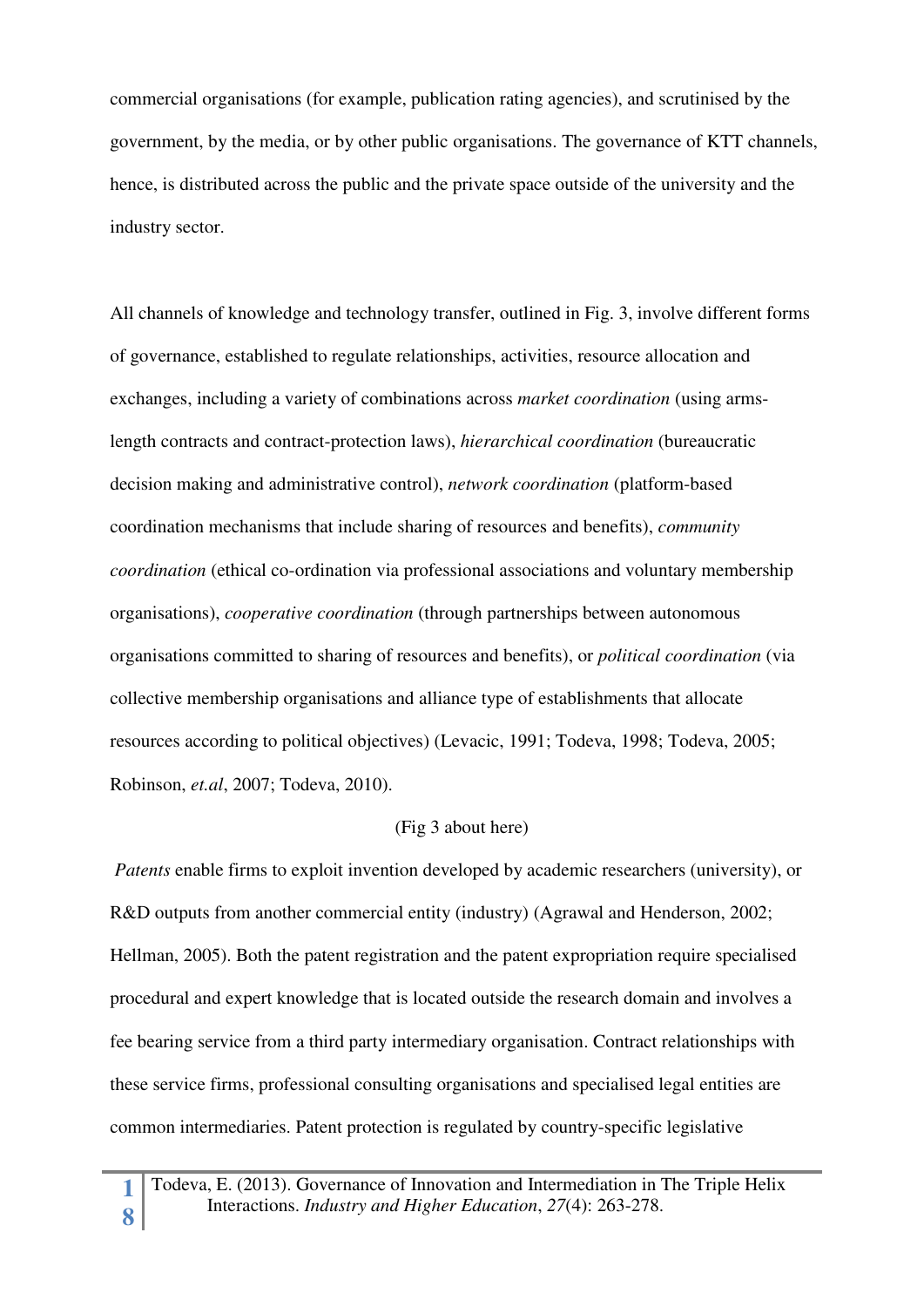frameworks that govern a complex system for transfer of tacit and expert knowledge. Patenting represents a complex governance activity that involves a specific regulatory form of registration and of protection of rights and professional type of knowledge certification.

Knowledge and technology *licensing* is another governance practice, which involves intermediaries such as technology transfer offices (TTOs) and technology licensing offices (TLOs) within universities, or other specialised administrative departments that manage licensing contracts (Siegel et al., 2003). TTOs and TLOs as specialised intermediaries develop and manage complex sets of relationships and intermediate between the scientists and inventors, the funding bodies and financial institutions that allocate resources for R&D, and the firms that exploit innovation outputs from universities.

*Contract research* at universities represents research commissioned by the industry and refers to scientists' interactions with the private sector for funding and sponsorship for their research and innovation, or tenure status (Mirowski and Van Horn, 2005). This channel for knowledge transfer is perhaps the most direct form of interaction between the university and the industry sector, regulated by legally protected private contracts. Resource exchanges and interactions are governed by financial and technical specifications in contracts negotiated by the parties. The legal and other service intermediaries assist in the search for contractors and enable contracting parties to reach and implement their agreements. Contract research can be intermediated by specialised knowledge brokers with knowledge in a particular technological field, or by generalist intermediaries offering legal and business services.

*Collaborative research* differs from contract research as it involves design and execution of R&D projects jointly by the industry and university/science institutions, either on a bi-lateral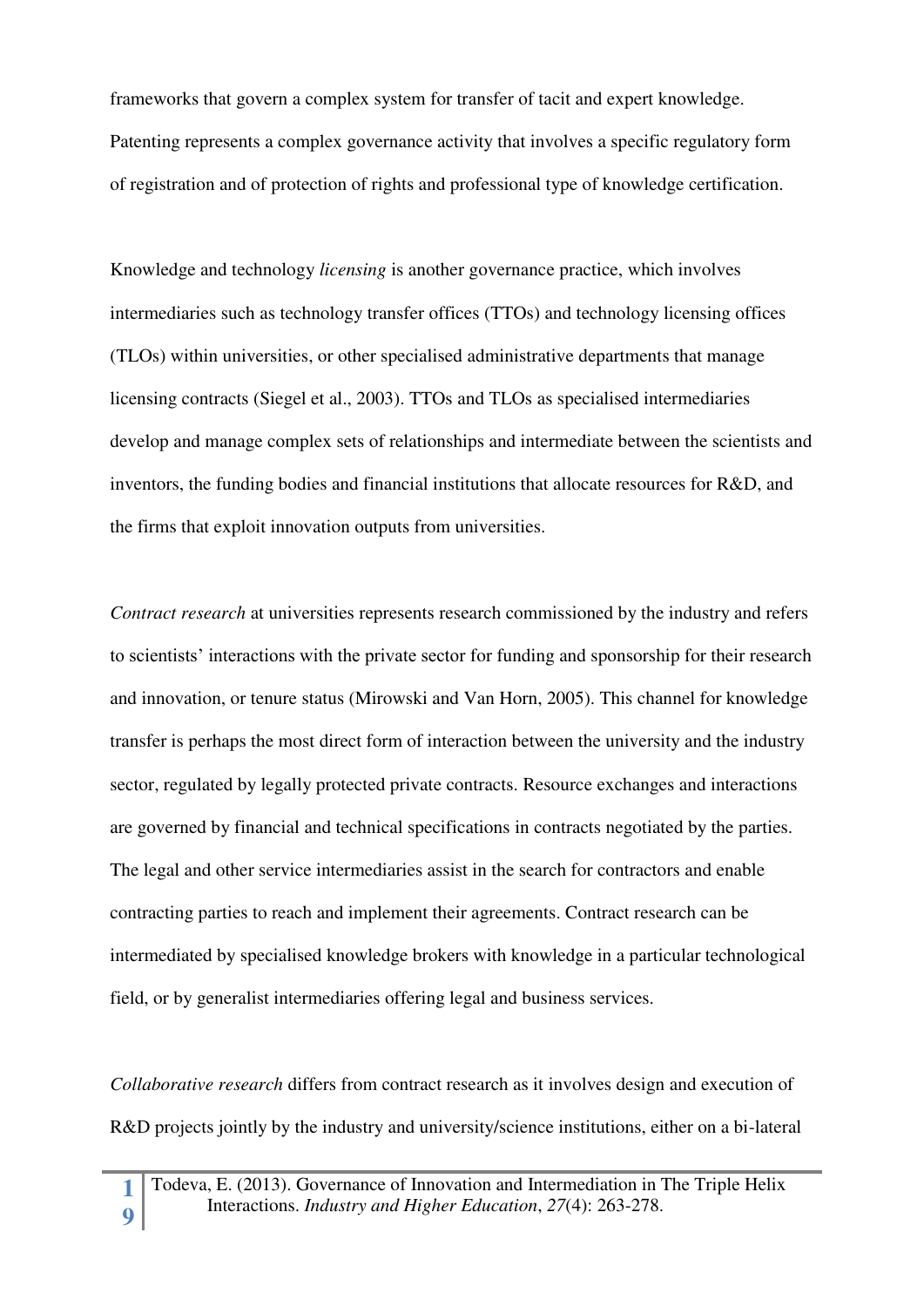or a multilateral consortium basis. It is intermediated in a similar way by contracts, specialised administrative departments in universities, or generalist legal protection agencies (Meyer-Krahmer and Schomoch, 1998; Zucker et al., 2002). The main intermediaries that govern and facilitate collaborative research are financial institutions and funding bodies. They allocate resources to individual partners and projects. The governance issues that emerge in collaborative research are: accountability for time and resources spent and control over the redistribution of profits and rents from the commercialisation of knowledge and technology. The essence of R&D collaborations is in managing resource flows that run across organisational boundaries. Classical concepts such as ownership, governance and control become very ineffective tools for coordination and control in collaborative research projects (Monjon and Waelbroeck, 2003).

*Scientific publications* are a major channel for knowledge transfer used both by researchers from the academia and from the industry. Industries consider codified output, such as publications, as the most important form for acquiring and protecting knowledge, as academic publications, co-authored papers and reports account for more than 73% of the citations in the US industry patents (Narin, *et al*, 1997; Cohen, *et al,* 2002). The intermediaries in this process are specialised scientific journals, editorial boards, publishers and knowledge depositories. Ranking agencies in particular exercise a governing function as they produce reputation effects which have further impact on financing research and commercialisation of innovation outputs.

The separation between authorship rights for individual academics and ownership writes over published work for universities and publishers involves additional governance mechanisms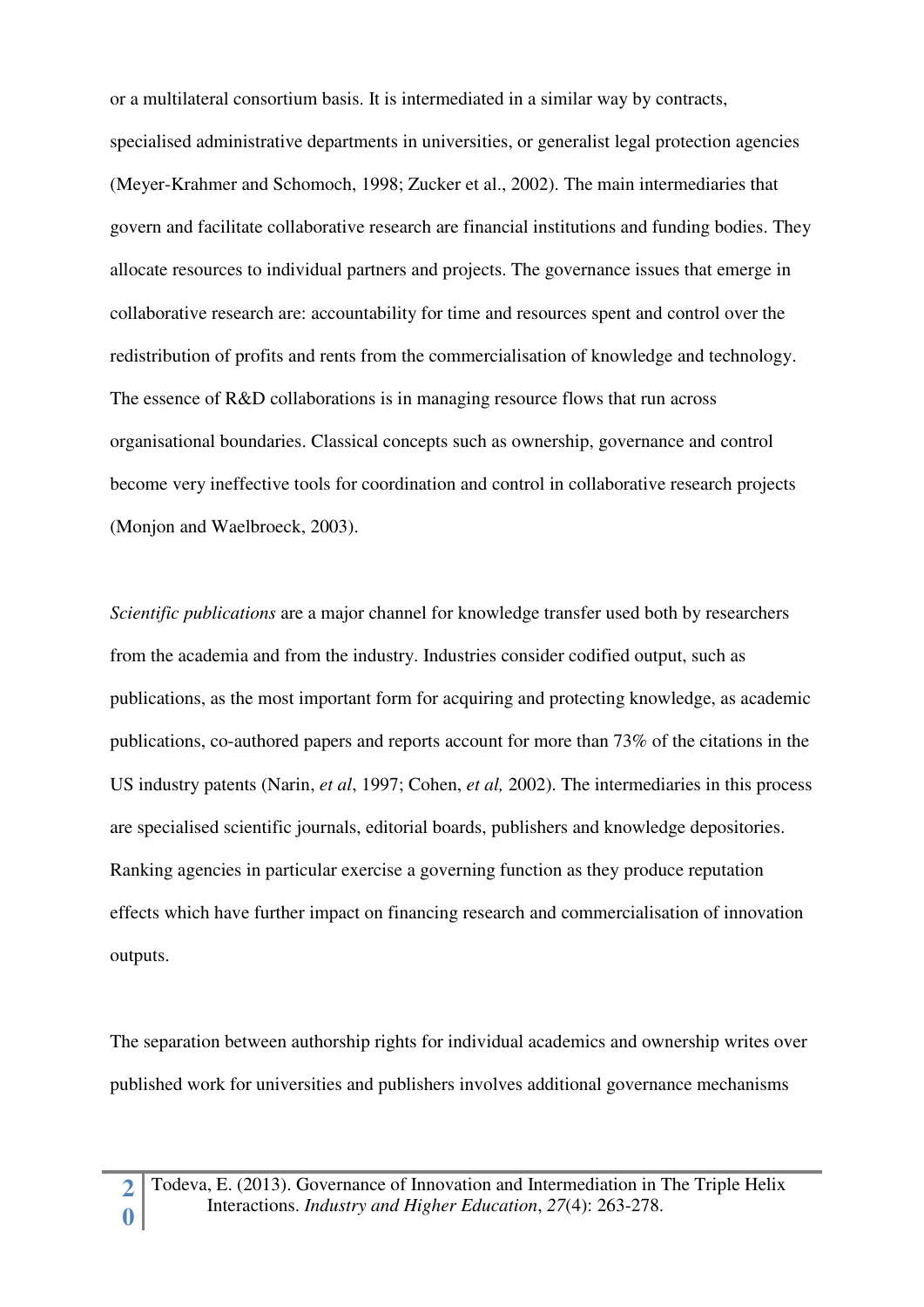that influence the codification and dissemination of knowledge, or the distribution of reputation rents (for the authors) and profits or royalties (for the publishers and universities).

*Co-operation in graduate education* is a form of knowledge transfer that involves advanced training for enterprise staff and exchanges of research staff (such as PhD students). Authors have argued that the employment of university researchers in industry and sponsored PhD programs are effective way to transfer knowledge from university to industry, especially in technological and knowledge intensive sectors (Meyer-Krahmer and Schomoch, 1998; Zucker, et al., 2002; Gubeli and Doloreux, 2005). Schartinger, et al. (2002) confirm also that the mobility of human capital, both via employment of PhD graduates and via co-supervision of PhDs is among the most frequent and most beneficial form for knowledge transfer. Other examples of cooperation in graduate education are student placements and exchanges, or internships that have an impact on university curriculum and at the same time allow firms to tap into the latest thinking in university research labs (Argote and Ingram, 2000). The governance for such interactions rests mainly with the funding arrangements for specific transfer schemes, where funding institutions design contracts and terms and conditions for the financial support and the intellectual property rights.

The founding of *spin-off companies* from universities represents a form of knowledge transfer which leads to major innovation in the economy, where technology-oriented firms employ researchers from the science-base. The establishment of spin-off companies is facilitated by a large number of internal and external service organisations, legal firms, and financial institutions, whereby different governance issues are addressed at different stages of the process. Spin-off companies use intermediation by specialised brokers that evaluate the market potential for the innovation outputs, or the technology and management capabilities of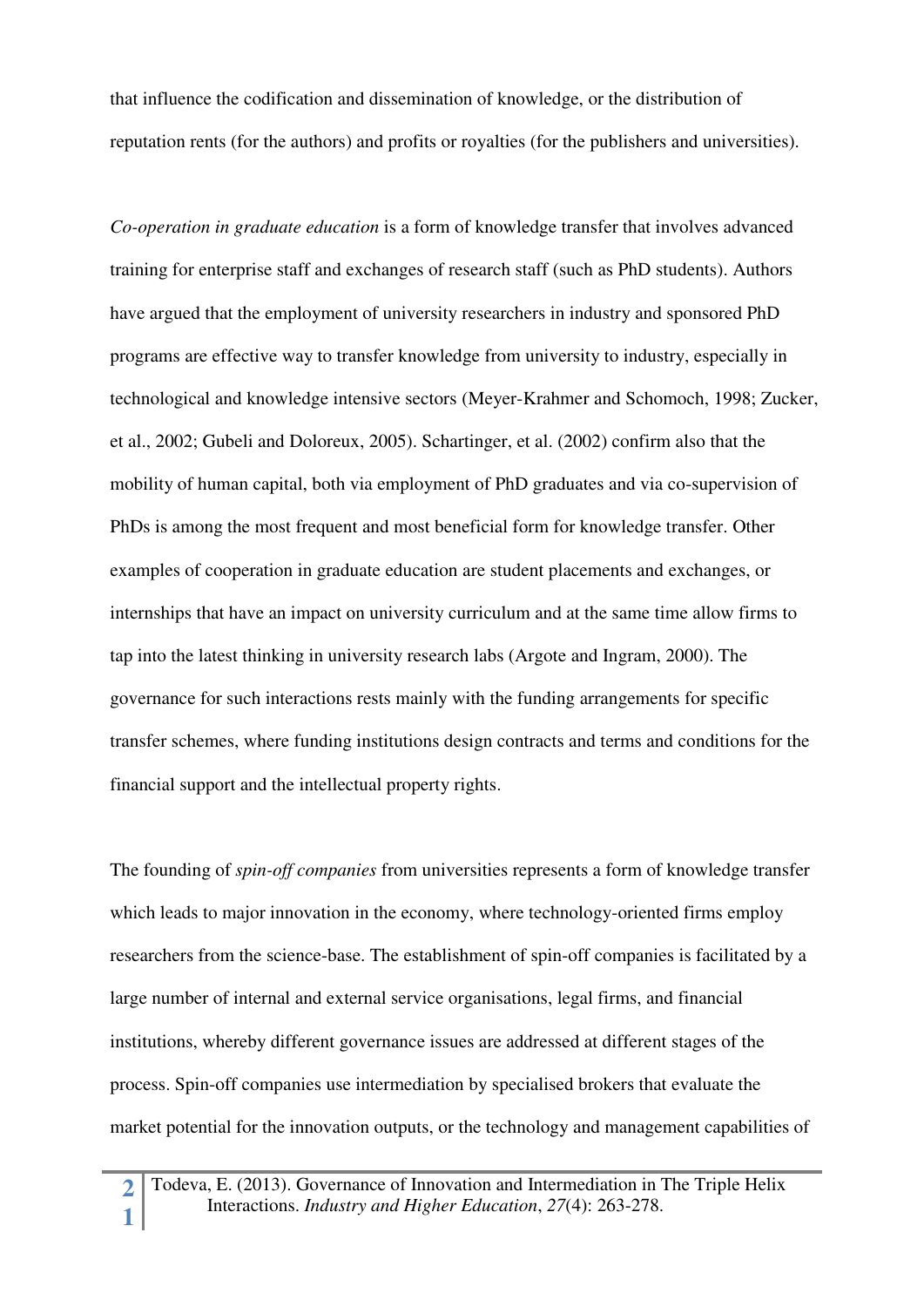the spin-off firms. The process is almost unique for each event of a spin-off company, hence, the governance arrangements are unique too.

Knowledge transfer within the triple helix can occur also as part of un-governed and unsupervised informal relationships. A series of informal relationships between industry and university can emerge during *exhibitions*, *meetings, conferences and demonstration events* in which researchers, managers and boundary-spanning agents can meet together, or exchange knowledge and form relationships. Science exhibitions are the principal forms through which new knowledge enters the commercial domain (Shane, 2002; Zucker et al., 2002). Event organisers are the main intermediaries that fulfil the brokerage role of bringing creators and potential users of knowledge and technology together.

#### **Empirical Observations of the Triple Helix Intermediation Practices**

Our empirical observations of four cases of intermediaries in the health technology sector (HTS) in the Greater South East of England (UK) demonstrate different institutional forms that engage in KTT. These cases reveal the complexity of interactions and intermediation practices employed within the TH to affect aspects of the innovation process.

The HTS in the Greater South East encompasses over 4700 core technology firms and around 11400 supply and delivery companies (representing the industry), 51 National Health Service [NHS] Trusts (as a target market), and over 60 research active universities and other public sector research organisations that generate outputs in biotechnology, pharmaceutical, surgical/medical instruments and devices, diagnostic and medical research (Todeva, 2008). The geographic boundaries of the cluster encompass an intersection of South East of England,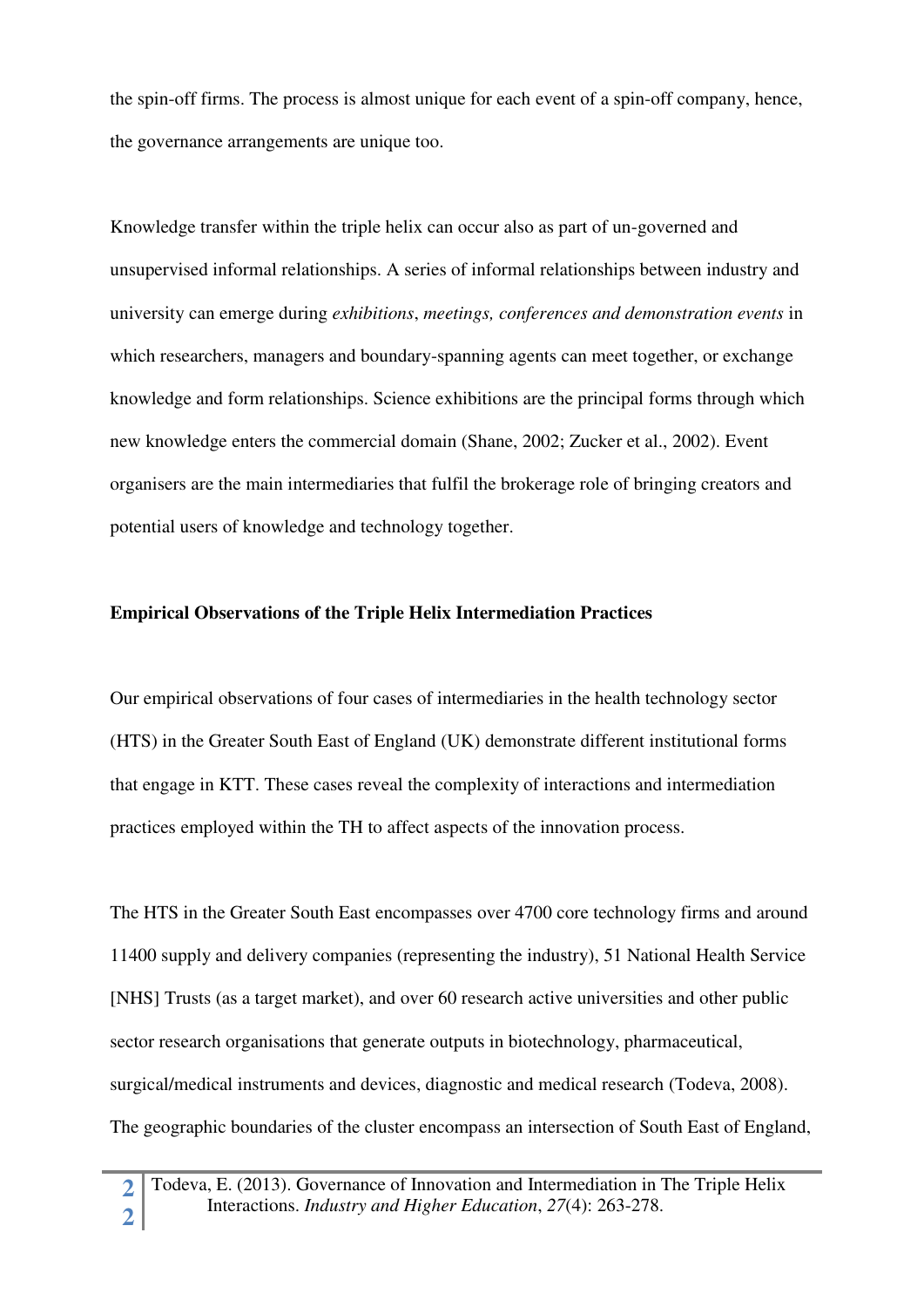East of England and Greater London. Although there is strong regional dynamics, the cluster is actively connected to the wider UK environment, as well as globally.

The financing of innovation in this cluster is undertaken by nation-wide funding bodies, among which the *Department of Health* financing NHS as recipients of innovation outputs, *The Technology Strategy Board* (TSB) financing major research platforms to support the industry, and a number of major *Charities* and national funding bodies such as: Wellcome Trust, the Medical Research Council [MRC], the Biotechnology and Biological Sciences Research Council [BBSRC[, the Engineering and Physical Science Research Council [EPSRC], among others (Todeva, 2008). These intermediaries have created funding programs governing the innovation process in specific technology fields and using a large number of consulting organisations and specialised service providers with knowledge and capabilities in cutting edge technology areas of life science and bio-medical research (Todeva, 2008).

Our four selected cases that are active in the region are: a nation-wide funding body (Technology Strategy Board - TSB), a venture capital firm with national and global reach (IPSO Ventures), a technology transfer organisation (ISIS), and a membership organisation (South East Health Technology Alliance - SEHTA). Data was collected using structured interviews and document analysis. The results from the investigation are summarised in Table 1.

As outlined in Table 1, the four investigated intermediaries are substantially different even when they apply similar strategic approach. Each of them represents a unique bundle of skills and capabilities that serve specific interests of various shareholders and stakeholders. All of the investigated intermediaries facilitate interactions between the public and the private sector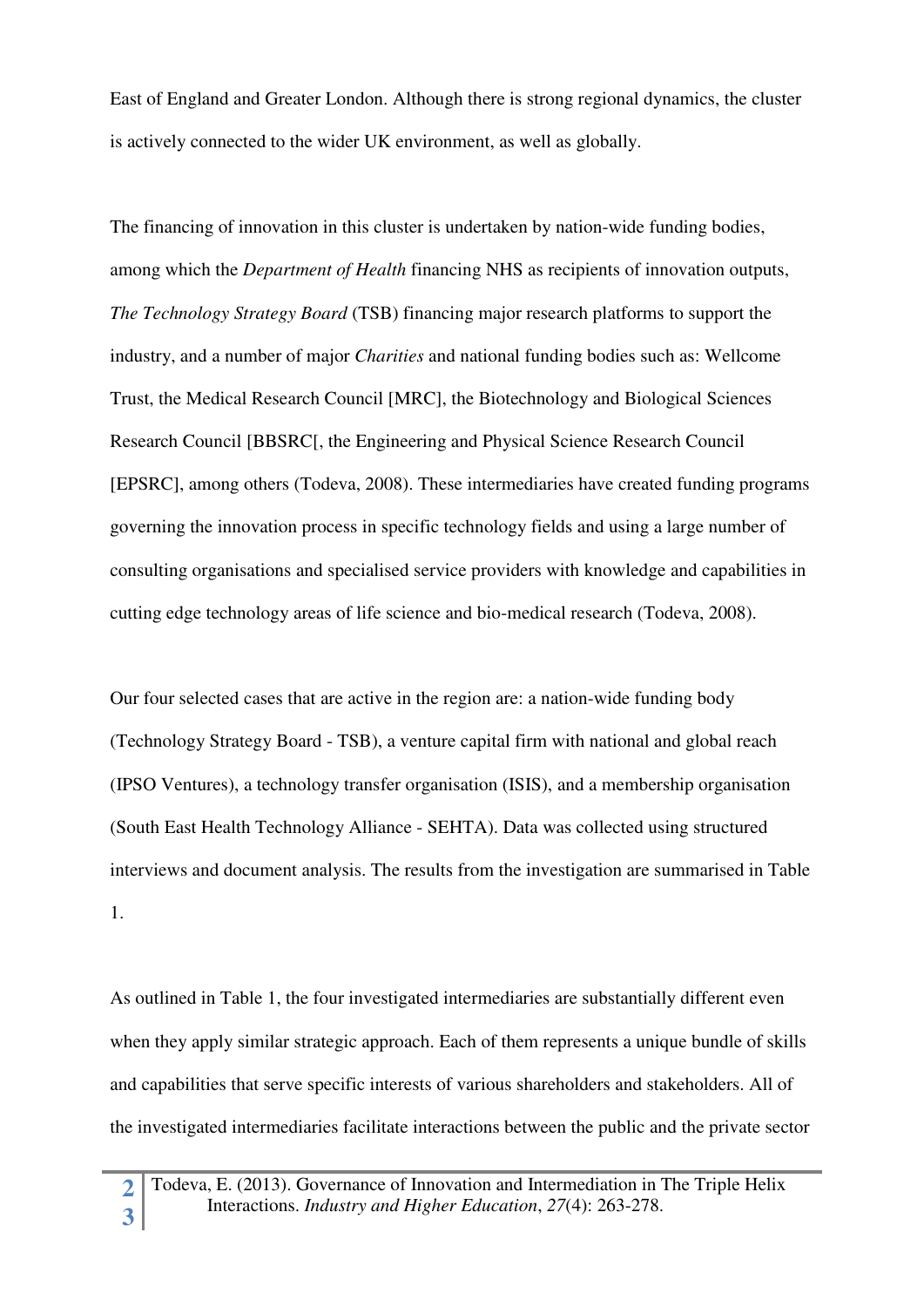and all of them support the innovation process employing a variety of facilitation tools such as meetings, events, relationships management and assistance for collaborative research, project development and access to funding for R&D.

# Table 1 about here

SEHTA and TSB are both focused on business support for the industry, organizing meetings and events, during which they promote grants and network creation, where managers and academics can come into contact and forge relationships. Both of them inform managers and academics regarding funding opportunities. However, TSB allocates funds, while SEHTA assists in project design and participates in projects by exploiting their network of contacts and membership base. The strategic orientation of SEHTA and TSB is to address the needs of the industry, while the strategic efforts of IPSO and ISIS are directed towards identifying business opportunities related to commercialisation of university technologies.

There is only one intermediary in our selection that is fully focused on market-pull strategy – IPSO Ventures. As such, their activities are set to achieve specific commercial targets. The technology transfer office ISIS differentiates from this by adopting a balanced approach between market-pull and technology-promotion strategy. ISIS and IPSO intermediation is also focused both on interaction with industry partners and with scientists from universities.

IPSO is the only intermediary that reports undertaking a thorough market research and market analysis, taking into consideration statistical trends, using business reports, databases and other consulting. TSB and SEHTA very much rely on building individual capacity for understanding business needs, All intermediaries learn about the market using reports, personal relationships with funding bodies and investors, and using its human capital, i.e. employing people who have scientific background and industry experience, who have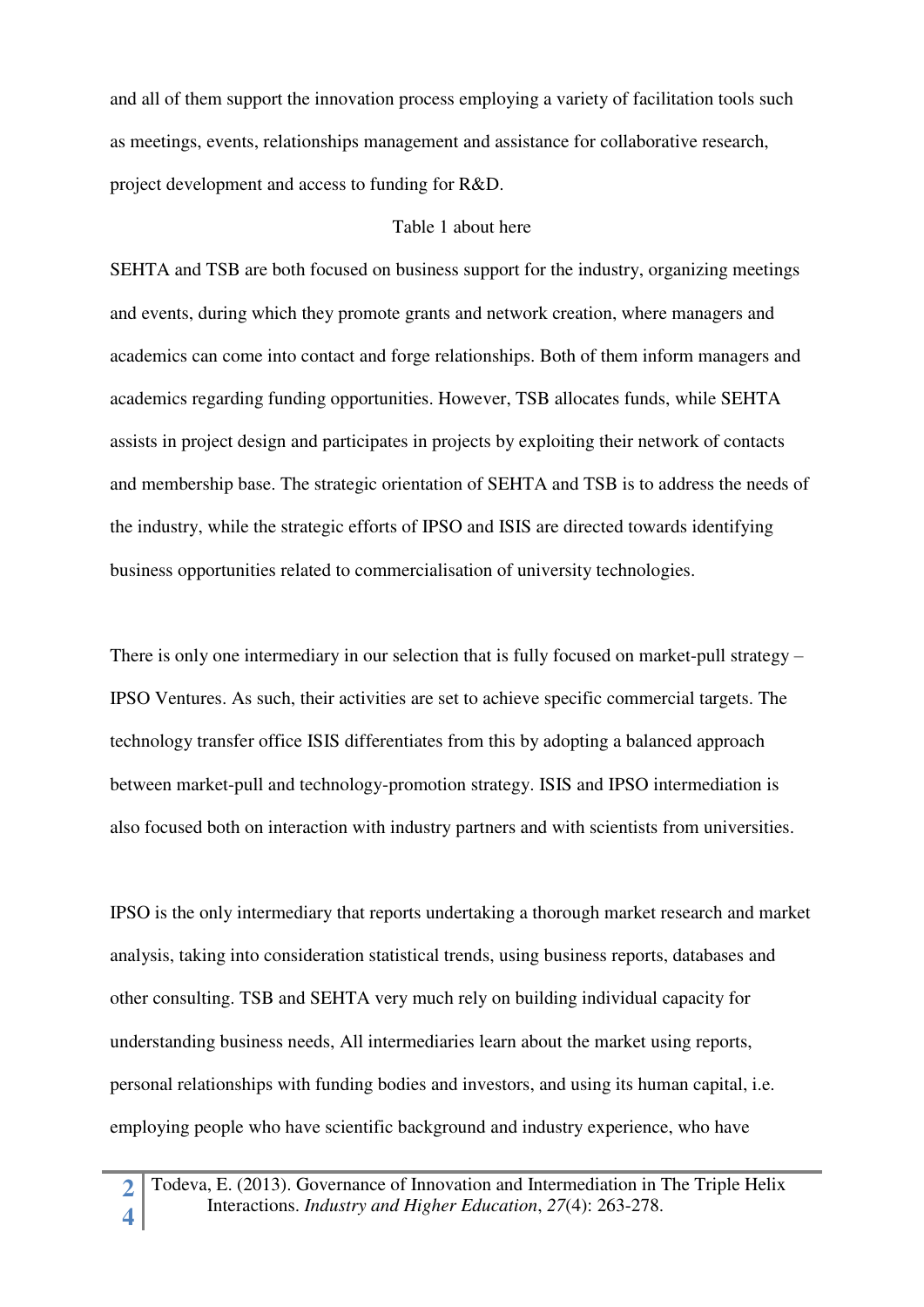contacts and know about what is going on in industries and university establishments. All four intermediaries employ informal relationships, as well as building and managing networks as part of their facilitation activities.

Finally, the observations presented in Table 1underline that none of the intermediaries are involved directly in any kind of scientific knowledge transfer. Their main contribution to the innovation and the knowledge transfer process is to finance directly (TSB, IPSO); to offer supplementary financial support (IPSO, ISIS); to assist in obtaining finance (SEHTA); to facilitate close relationships with funding bodies (TSB, SEHTA, ISIS); to facilitate close relationships with private investors (IPSO, ISIS); to manage close relationships with DoH and NHS organisations (TSB, SEHTA, ISIS); to manage close relationships with the industry (TSB, SEHTA, IPSO); to facilitate industry-university interactions through meetings and events (TSB, SEHTA); to match partners from university and industry (IPSO, ISIS); to manage contracts between university and industry (TSB, ISIS); to manage patent/licensing activities and the creating of spin-out companies (IPSO, ISIS); to manage consultancy services (SEHTA, ISIS); managing university-industry cooperation in education (TSB).

Three of the interviewed intermediaries address governance issues related to asset ownership, IP ownership and contract management (TSB, IPSO and ISIS). These intermediaries have undertaken governance responsibilities by the virtue of their establishment. The TSB was established by the UK government to govern the investment of public resources to priority technology sectors in the UK economy and to stir the innovation process at the intersection between the industry and the university. IPSO was established by its founders to invest its own capital to new technology firms through spin-offs from the university sector. ISIS was established to manage IP and spin-off companies on behalf of the University of Oxford. All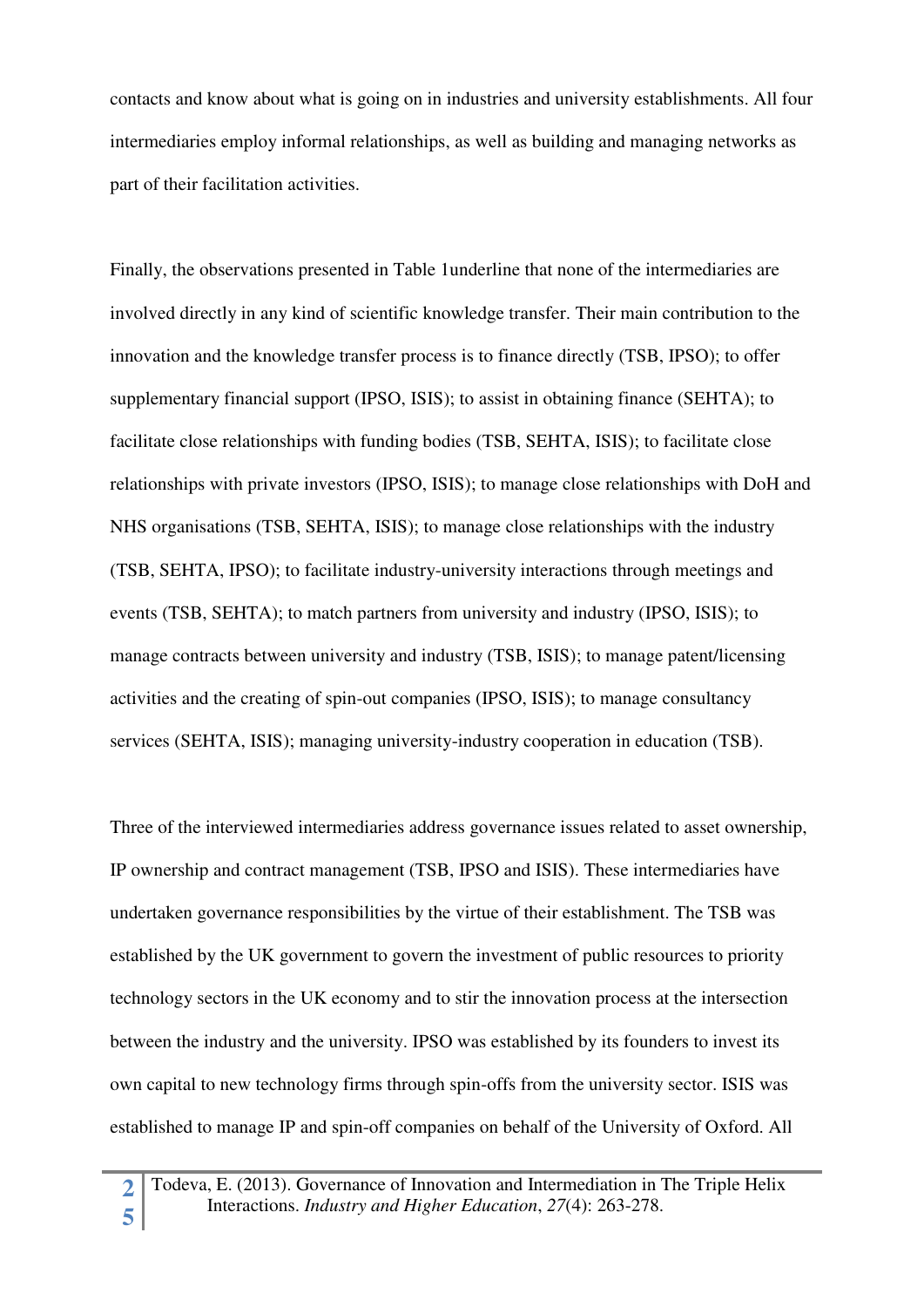these intermediaries exercise different types of supervision and control in the innovation process through managing contracts and finance from different sources. Overall all interviewed organisations use a different blend of governance and coordination mechanisms to exercise control and to facilitate TH interactions.

### **Discussion on Triple Helix Governance and Intermediation for Innovation**

Innovation takes place both in the public sector (universities) and in the private sector (industry). The competitiveness and performance of firms however, is increasingly dependent on successful R&D collaboration and knowledge sharing with universities. The effective transfer of innovation outputs across public and private sector organisations is critical for governments, for university and for industry. Innovation at firm level is often associated with industry absorption and commercialisation of knowledge and technology generated by universities and other public sector research establishments. Technology is transferred through PhD graduates, through collaborative contract research, or licensing activities. The governance of innovation and KTT, hence, is a key component in economic development platforms, where the effective interactions between regulatory government bodies, the industry and universities are critical. These new trilateral relationships are characterized by complexity of interactions, interdependencies, and intensive flow of knowledge and resources between public and private actors.

One of the most fundamental aspects of TH interactions in innovation systems is the integration of the factors of production, factors of innovation, and factors of normative control through dynamic relationships between government, industry and university. This is facilitated by intermediaries, such as banks or funding bodies, legal institutions and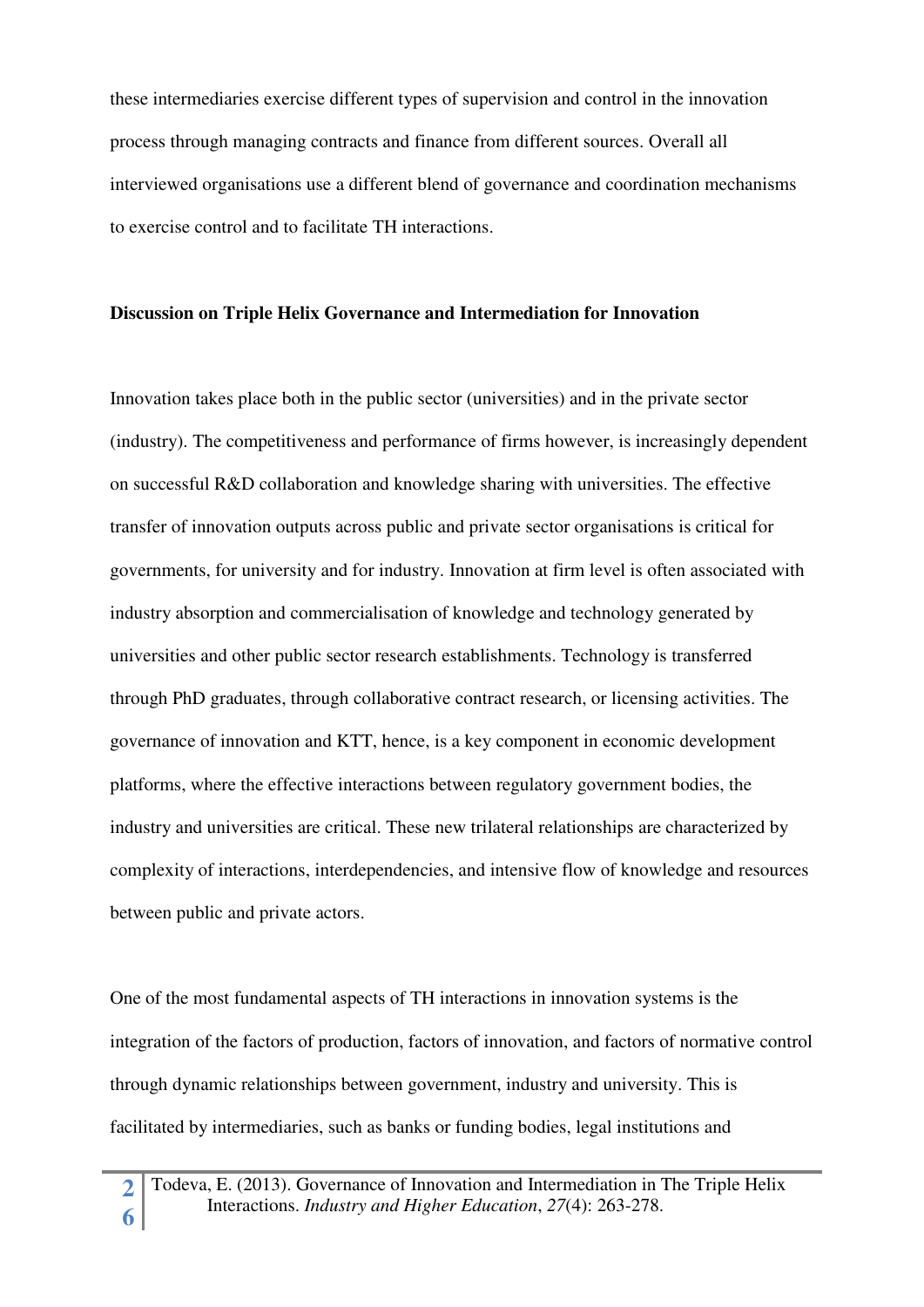administrative agencies that govern the strategic choices for allocation of resources and distribution of rents from innovation outputs. Such intermediaries mitigate the risks from the uncertainties associated with commercialisation of research outputs, or the risks for return on investment in R&D. They also protect the ownership rights of inventors and holders of patents and licenses. Providers of funds bring additional facilitation services in the form of managerial know-how, contacts, troubleshooting skills or risk assessment skills (Hellman and Puri, 2002).

Our theoretical model of Triple Helix Intermediation (Fig. 1.) promotes the idea that the locus of innovation is to be found in facilitated networks and partnerships and not in individual firms, or isolated university labs. Intermediaries emerge to provide specialised knowledge, finance and services that individual entities either cannot provide by themselves, due to a lack of capabilities, or are unwilling to provide, because of economic costs. Intermediaries participate in the formation of innovation networks and facilitate the search for partners, contract negotiations and smooth interactions at the stage of transfer of knowledge and technology between organisations. The facilitation by intermediaries in KTT activities that involves financing, legal protection, and other services, requires absorptive capacity in individual organisations, to absorb the value-added from intermediation and from the interaction with collaborative partners. Often intermediaries assist with enhancement of this absorptive capacity.

The Triple Helix Intermediation model (Fig. 1.) focuses on the knowledge infrastructure of overlapping institutional spheres, with each institution taking the role of the other and with hybrid organizations emerging at the interface in order to facilitate the interactions and exchanges and to regulate the resource flows. Universities in the Triple Helix system play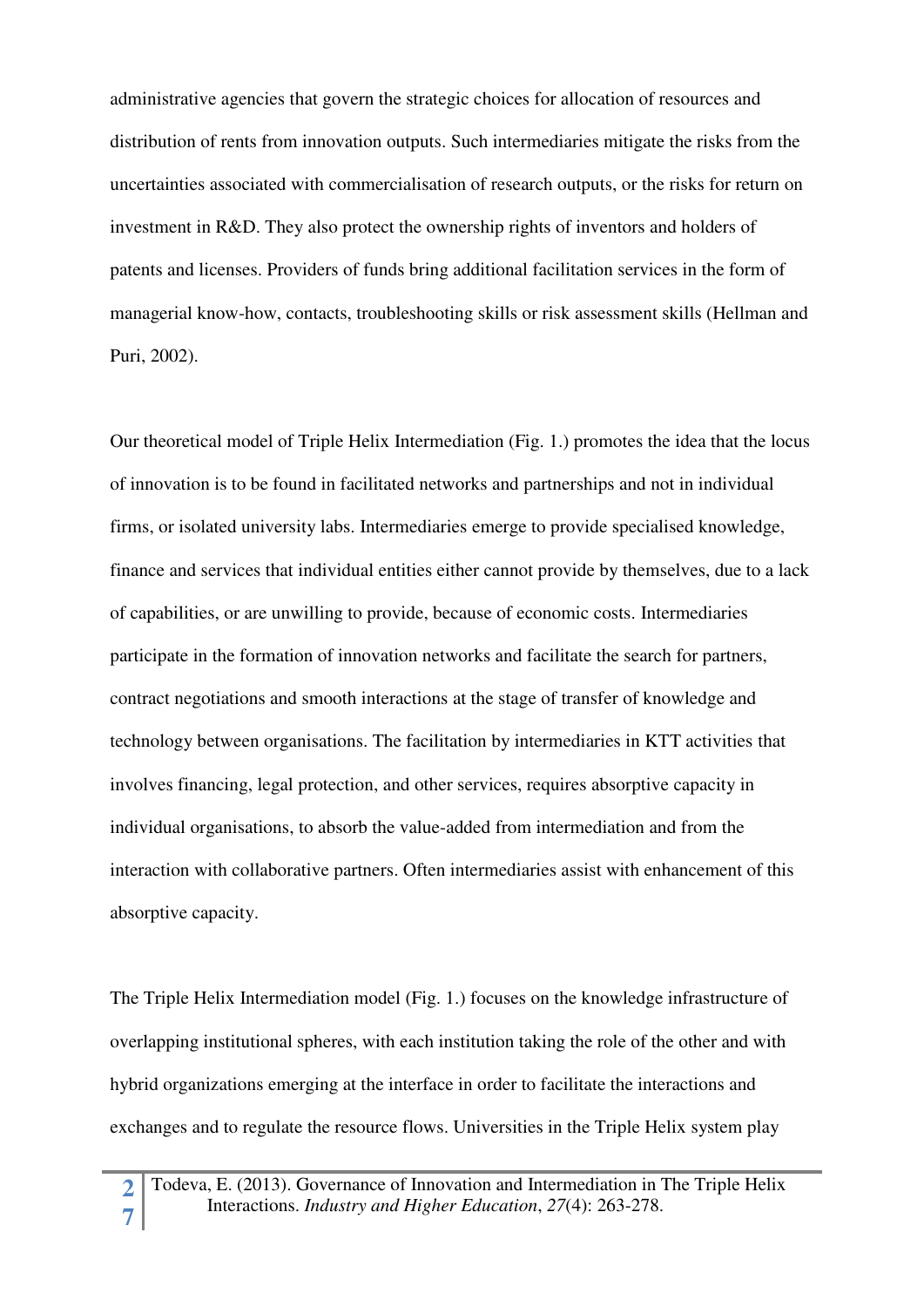entrepreneurial roles and undertake marketing of innovation, create company spin-offs, and engage in licensing and registration of patents, while firms move closer to universities, hosting academic initiatives, sharing knowledge, engaging in collaborative projects with universities, involving managers in university's activities, and co-training university's graduates. Finally, government becomes investor in knowledge and technology and more engaged in developing innovation capabilities in universities and the private technology sector as a broker for technology collaboration, for innovation, creativity and knowledge and technology transfer. All three institutional domains develop specialised service departments, or subcontract such services to assist in innovation management.

In the development of our Triple Helix Intermediation model, we have put emphasis on four additional aspects. *First*, this is the dynamics in the Triple Helix interactions which stems from even deeper interaction and overlap between the market process of competition and competitiveness, the political process of using political objectives for resource allocation, and the innovation process that involves invention, creativity and exploitation of new knowledge and technology (indicated on Fig. 1. by the small spheres inside the Triple Helices). The outcomes from the simultaneous enactment of these processes result in complex motivations and complex behavioural orientations of all actors towards novelty production, wealth creation and regulation and control of innovation.

*Second*, this is the interpretation of the three helixes in terms of factors of production (industry), factors of innovation (university), and factors of normative control and regulatory activity (government). Economic growth and sustainable development require utilisation of all three factors, where factors of production change under the influence of factors of innovation, factors of innovation are enabled by the factors of production. Factors of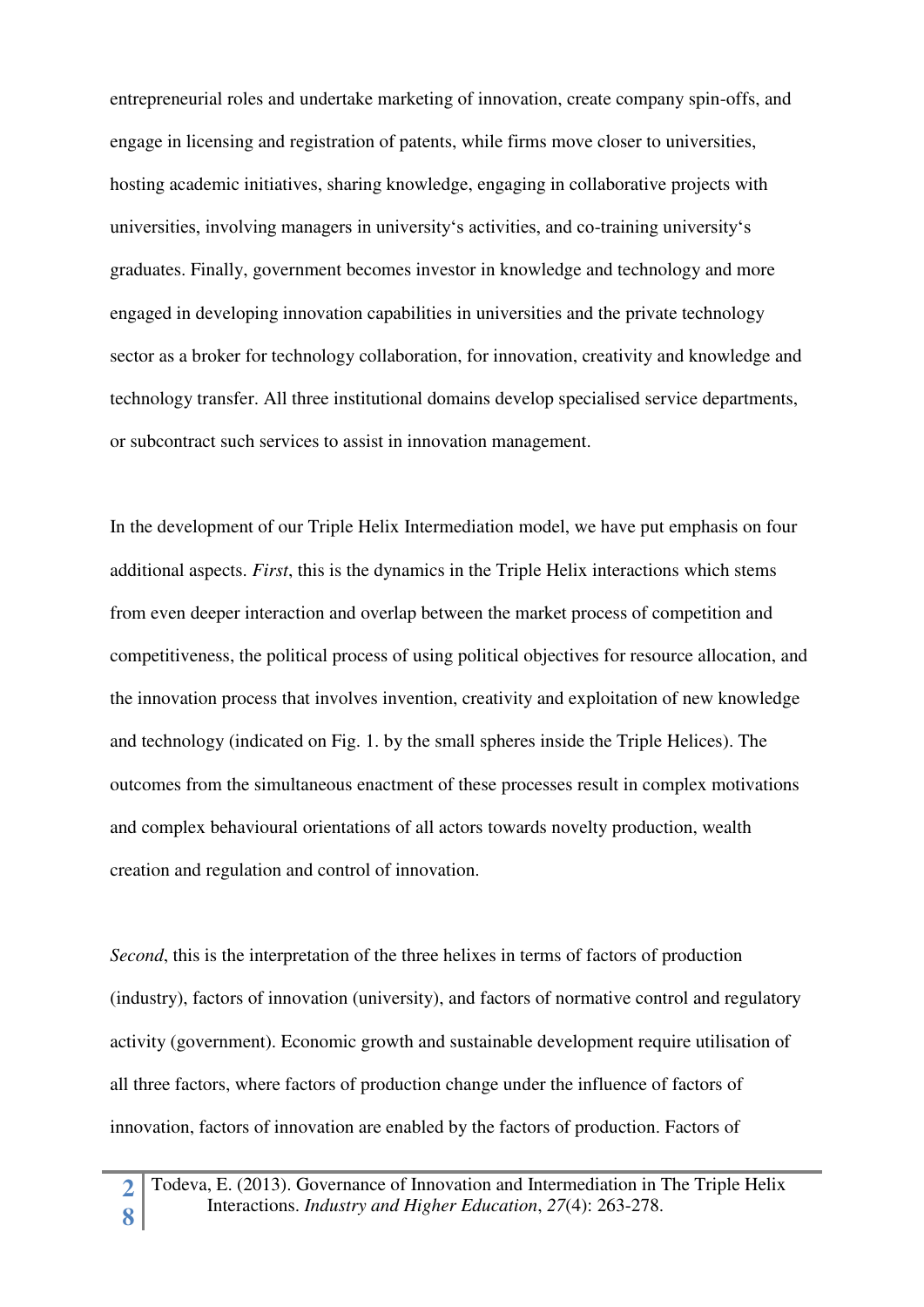normative control are employed for the management of both factors of innovation and factors of production (including capital, labour, resources, technology and entrepreneurship). The simultaneous mobilisation of factors of innovation, factors of production and factors of normative control require intermediation at a meta-level of government agencies and government approved private and public sector third parties.

*Third*, the dynamics of the Helices generate innovation outcomes (innovation product and process, or knowledge and technology transfer) which are 'public goods' that represent value added with both social impact and commercial benefits. The redistribution of these benefits requires and involves further cycles of interactions across the Helices under the governance and intermediation by a complex system of organisations engaged in IP registration and protection.

Finally, in our extension to the Triple Helix model, we focus on the role of intermediaries, or these agents and practices that add value by helping university, industry and government to perform their role. Financial and institutional intermediaries enable the integration of the innovation process across the public and the private domains, across different science and knowledge fields, and across different stages of the research process. The intermediation involves not only intermediary agents, but also different intermediation practices, where intermediaries translate the message from one helix to another, while helping them to engage in coordination of resources and activities across each other. Overall the model induces assertions about complex and indirect influences between multiple agents, representing heterogeneous types of institutional formations, which require multi-layered governance structure and intermediation for their interactions.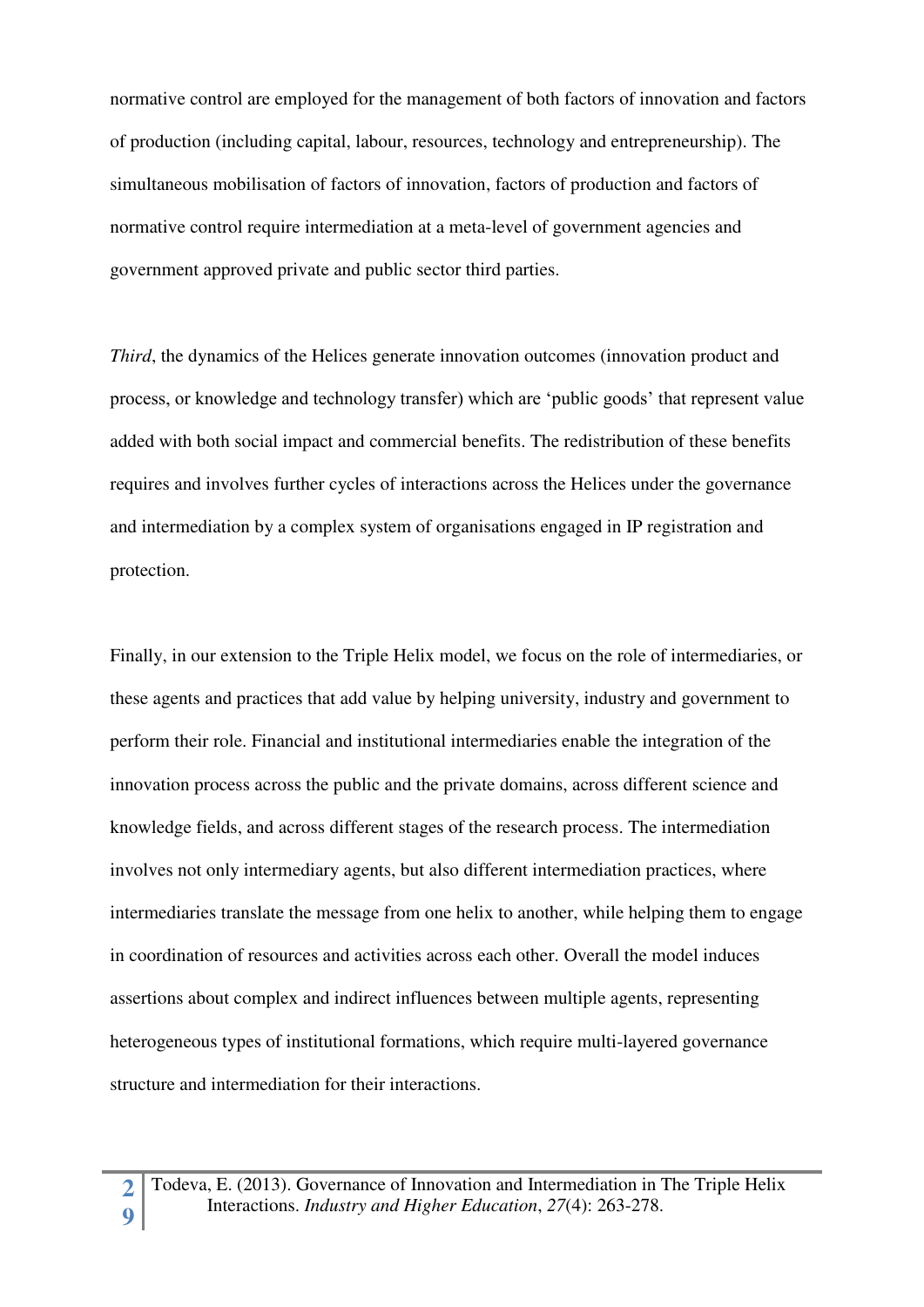Different intermediation practices are suitable for different stages of the innovation process. Prescriptive rules and regulations on managing such a process are unlikely to have a positive impact. The role of government, hence, is evolving around un-prescribed roles of risky allocation of resources and the implementation of a variety of policies that require new mechanisms for regulation, control, supervision and coordination. Such dynamic and complex regulatory presence can be described as 'open regulation' that enables co-evolving behaviour of the industry-university-government actors. This paper marks the foundation arguments on open regulation and highlights the need for future research in the field.

#### **Conclusions**

Services from intermediaries are actively employed where there is a weakness within the TH communications and interactions. Weaknesses in communications between universities, industries and the health care system in the UK cause a high number of innovation and technologies to be left undeveloped and dormant inside universities, which creates opportunities for TTOs such as ISIS. A weakness in the communication between industries and government health authorities also creates need for intermediation to address negative consequences, such as misallocation of finance, or misaligned decisions, policies and legislation. Membership organisations such as SEHTA are directing resources towards servicing this gap.

Our research shows that the predominant use of informal relationships in the intermediation process raises significant governance issues. The government has recognised the need to focus on a better understanding of the market and the industry needs, and it is exploiting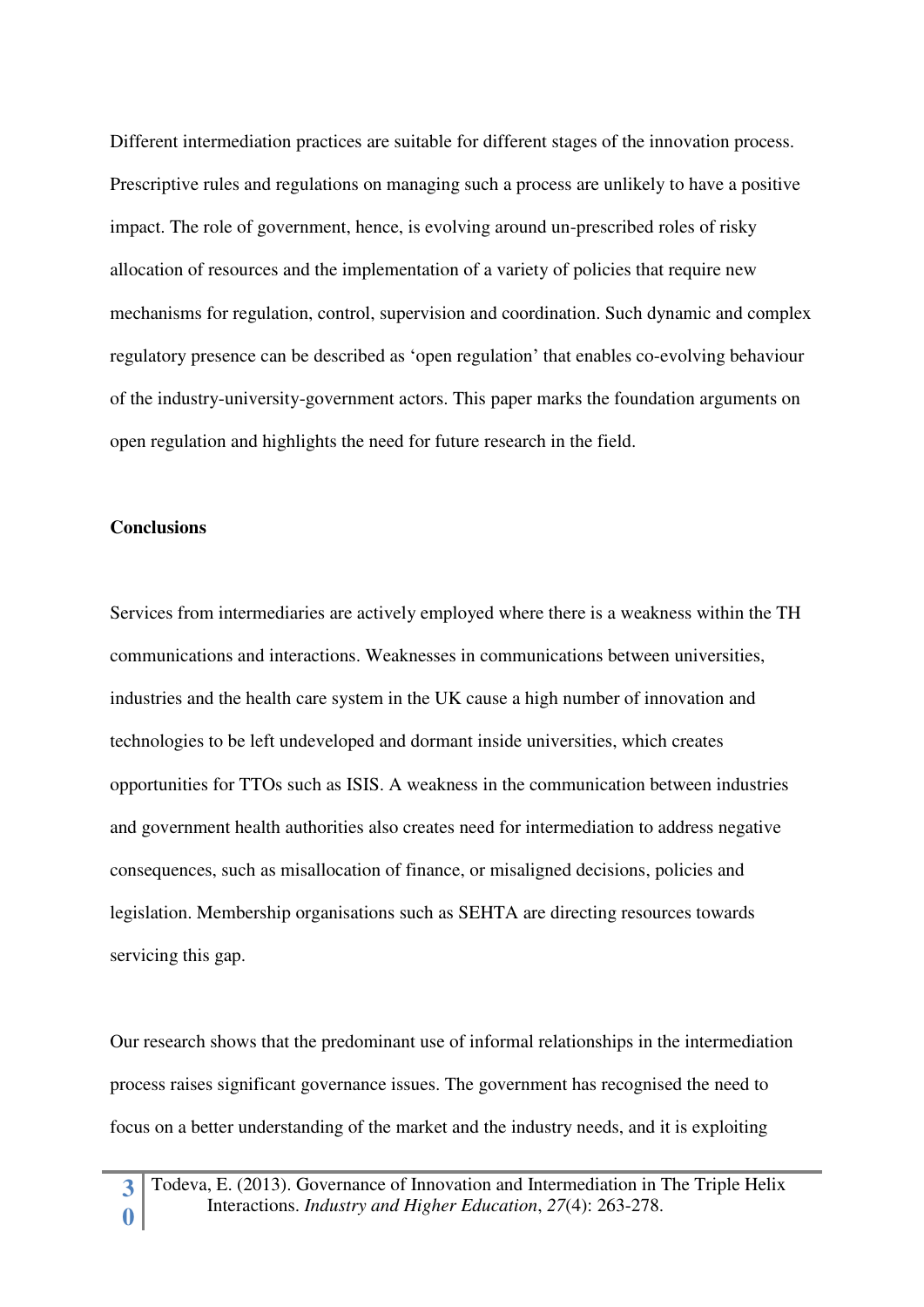various formal and informal communication channels through institutions such as TSB. The dependence on informal channels of communication entangles intermediaries in two-way or three-way communications, where decisions are in the hands of the personal discretion of individuals. The two-way communication channels are actively employed both by public and private sector organisations that deliver information services between government bodies and universities, or between government bodies and firms and universities, therefore affecting transparency and accountability.

Our empirical observations confirm the need of intermediaries to engage in network creation and in managing networked relationships. Such network governance (Frances, J. et al, 1991) requires new platforms of multi-lateral contracts and community governance, as well as collaborative mechanisms for forming and coordinating research consortia, co-financing of innovation activities and assistance in the context for knowledge and technology transfer. Further studies of network creation and network management are essential for the advancement of TH relationships.

Our four cases of intermediaries employ two-way and three-way communication channels to enable government to meet the real needs of businesses and universities. However, from a regulatory point of view, such a dual representation is a classic example of a conflict of interests which intermediaries have to manage. It is essential to conduct further research into how intermediaries manage their dual roles, conflict of interests and ethical professional conduct in their governing function.

Many intermediaries specialise in services at a specific stage of the innovation process. During the final stage (take products and services to the market) the most effective financial intermediaries are banks and investors such as venture capital firms (IPSO). During this stage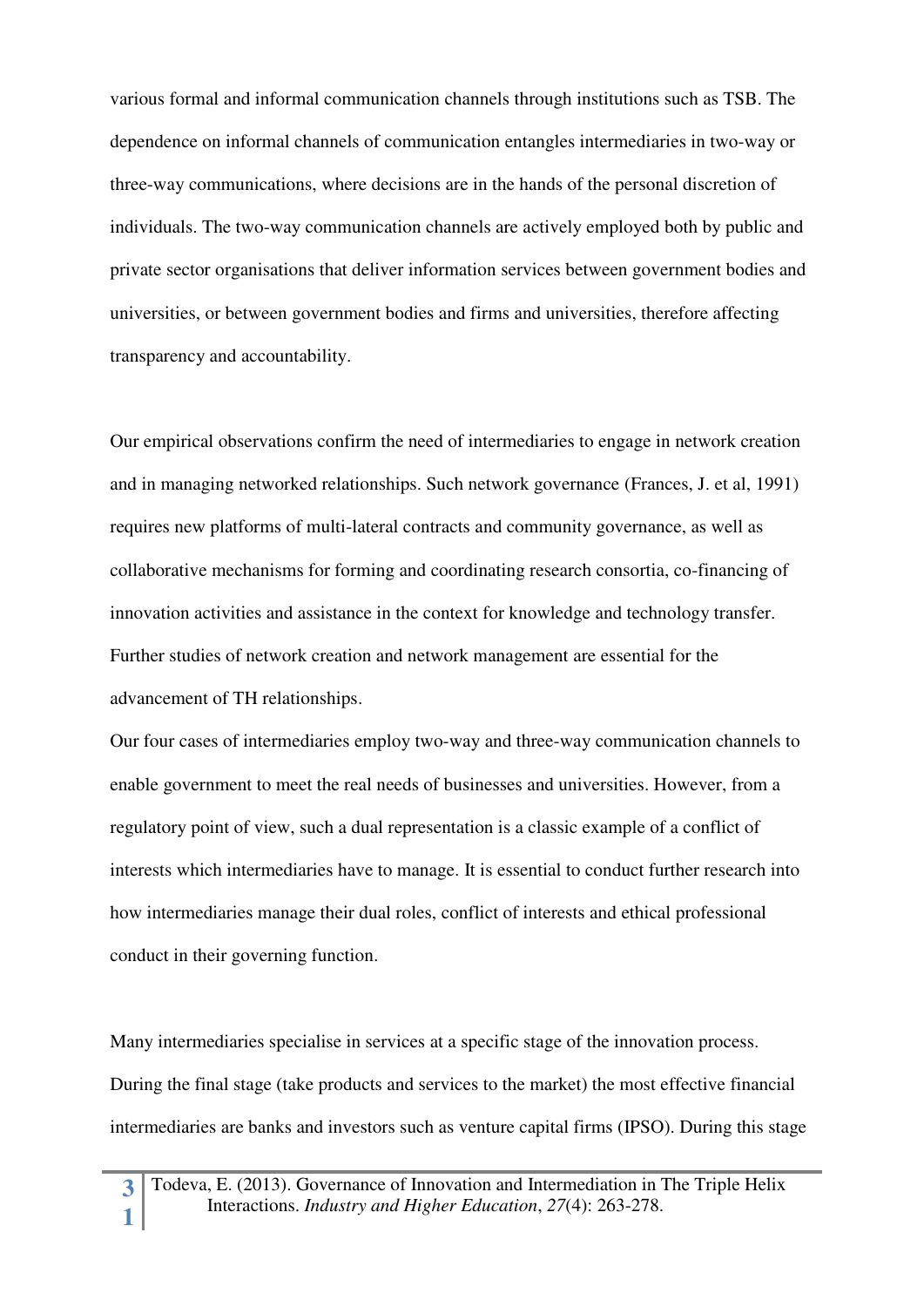Technology Transfer Offices (such as ISIS) provide support and facilitate the academic side of the knowledge interaction. There is evidence that the financial and institutional intermediaries are connected with each other in order to be able to enhance the synergies across the fragmented field of R&D interactions.

Our empirical observations indicate that dynamics within the Triple Helix system involve dynamics at sub-levels too. Every element is changing, including strategies and roles of the actors, types of interactions, types of knowledge and technology transfer, activities and operations of the intermediaries, or modalities of regulation of university-industrygovernment relationships. Meetings, briefings and events bring together policy makers with business leaders from industry and academic leaders from university, shaping future directions for the innovation process.

# **Acknowledgements:**

The progress of this work was supported by David Parry, CEO SEHTA, UK and his facilitated sponsorship for the mapping of the GSE Health Technology Cluster, and Stefano Fior, who undertook the task of empirical testing and demonstration of the heuristics of the 'Triple Helix Intermediation' model for his Master's Thesis for Università Degli Studi di Padova, Facoltà di Ingegneria, Italy.

# **Bibliography**

Agrawal, A. (2001) 'University-to-Industry Knowledge Transfer: Literature Review and Unanswered Questions', *International Journal of Management Review*, Vol 3, No 4, pp 285–302.

Agrawal, A. and Henderson, R. (2002) 'Putting Patents in Context: Exploring Knowledge Transfer from MIT', *Management Science*, Vol 48, No 1, pp 44-60.

Antonelli, C. (1999) *The Microeconomics of Technological Systems*. Oxford University, Press.

Argote, L. and Ingram, P. (2000) 'Knowledge Transfer: A Basis for Competitive Advantage in Firms', *Organizational Behaviour and Human Decision Processes*, Vol 82, No 1, pp 150-169.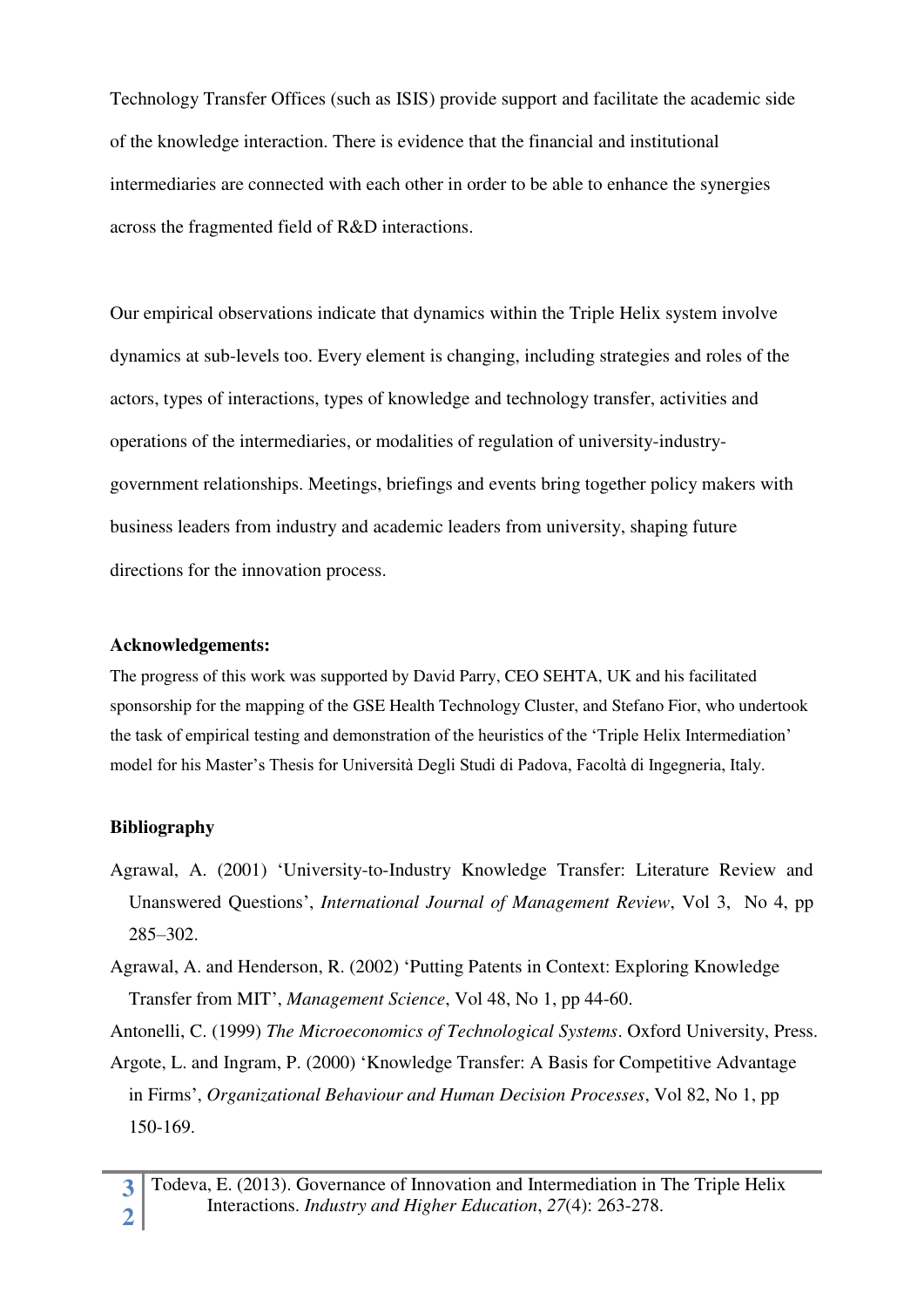- Bendor, J. (1990) 'Formal Models of Bureaucracy: A Review', in: Lynn, N. and Wildavsky, A. (Eds), *Public Administration: The State of the Discipline*, Chatham, NJ: Chatham House, pp. 373-417.
- Borsch, O. (1994) 'The Process of Relational Contracting: Developing Trust-Based Strategic Alliances Among Small Business Enterprises', *Advances in Strategic Management*, Vol 10, pp 113-136.
- Bramwell, A., and Wolfe, D. (2008) 'Universities and Regional Economic Development: The Entrepreneurial University of Waterloo', *Research Policy*, Vol 37, pp 1175-1187.
- Cannon, T. (1994) *Corporate Responsibility: A textbook on Business Ethics, Governance, Environment: Roles and Responsibilities*. Pitman, London.
- Cohen, W., Nelson, R. and Walsh, J. (2002) 'Links and Impacts: the Influence of Public Research on Industrial R&D', *Management Science*, Vol 48, No 1, pp 1-23.
- Cowan, R., Foray, D. (1997) *The Economics of Codification and Diffusion of Knowledge*, MERIT, Maastricht.
- Dodgson, M. and Bessant, J. (1996) *Effective Innovation Policy: a New Approach*. London, Thomson.
- Etzkowitz, H., and Leydesdorff, L. (1995) 'The Triple Helix, University-Industry-Government Relations: a Laboratory for Knowledge Based Economic Development', *EASST Review*, Vol 14, pp 14-19.
- Fior, S. (2010) 'The Role of Intermediaries in Knowledge and Technology Transfer (KTT) Activities between Universities and Industries in the UK Healthcare Sector', MSc Dissertation, *Università Degli Studi di Padova, Facoltà di Ingegneria*, Italy.
- Fligstein, N., Freeland, R. (1995) 'Theoretical and Comparative Perspectives on Corporate Organization', *Annual Review of Sociology*, 21: 21– 44.
- Frances, J. et. al. (1991) 'Introduction', in: Thompson, G. et. al. (Eds) *Markets, Hierarchies and Networks: The Co-ordination of Social Life*, Sage Publ., London.
- Frenken, K. (2000) 'A Complexity Approach to Innovation Networks. The Case of the Aircraft Industry (1909-1997)', *Research Policy*, Vol 29, No 2, pp 257-272.
- Galeotti, Andrea; Moraga-Gonzalez, Jose (2009) 'Platform Intermediation in a Market for Differentiated Products', *European Economic Review*, Vol 53, pp 417–428.
- Gehrig, T. (1993) 'Intermediation in Search Markets', *Journal of Economics and Management Strategy*, Vol 2, No 1, pp 97–120.
- Gu, Bin (2003) 'The Dual Effects of Third-party Information on Market Competition',

*University of Texas at Austin Working Paper*.

**3 3**  Todeva, E. (2013). Governance of Innovation and Intermediation in The Triple Helix Interactions. *Industry and Higher Education*, *27*(4): 263-278.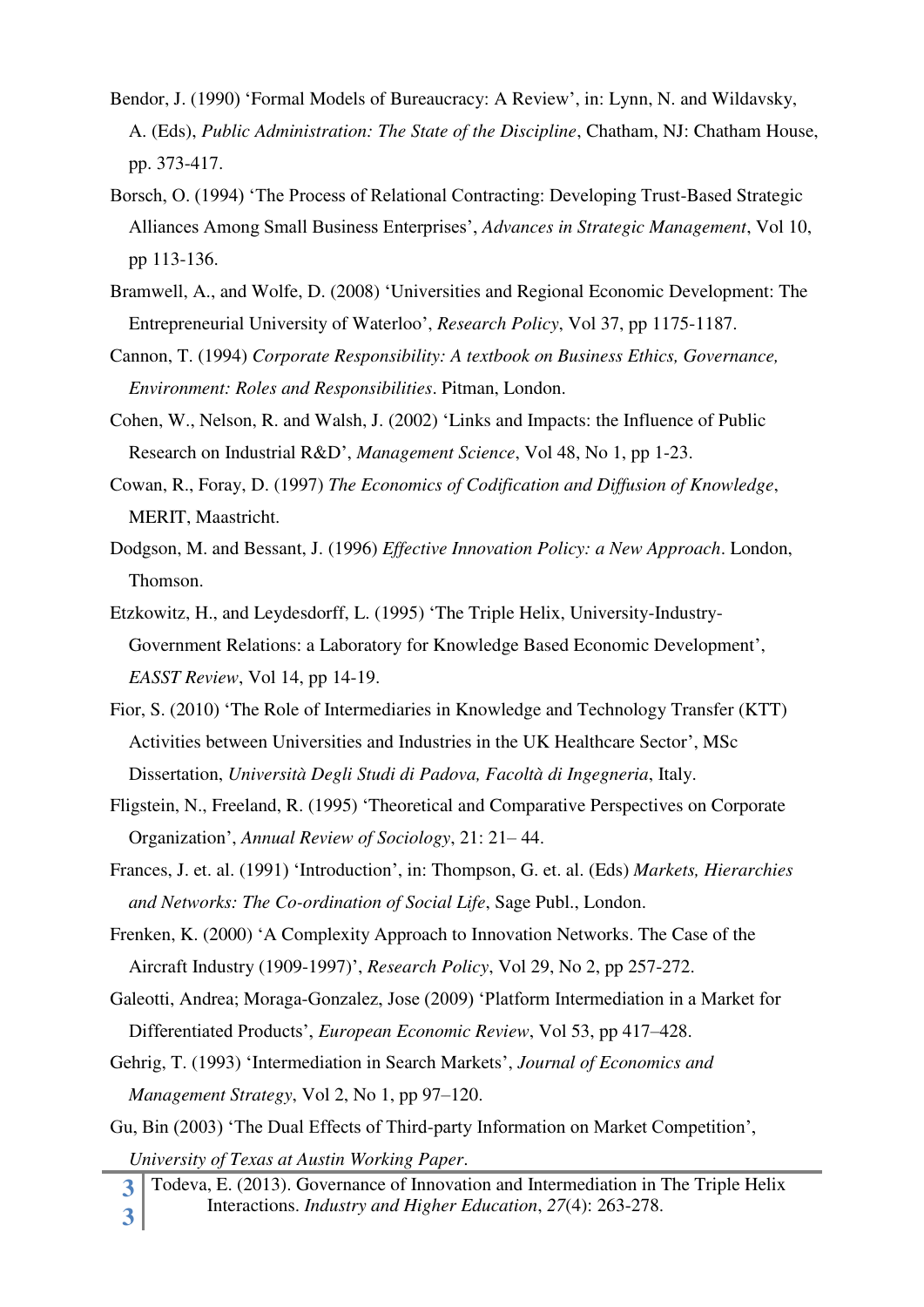- Gubeli, H. and Doloreux, D. (2005) 'An Empirical Study of University Spin-off Development', *European Journal of Innovation Management*, Vol 8, No 3, pp 269-282.
- Haugland, Sven (1999) 'Factors Influencing the Duration of International Buyer-Seller Relationships', *Journal of Business Research*, Vol 46, pp 273-280.
- Hellman, T. (2005) 'The Role of Patents for Bridging the Science-to-Market Gap', *NBER working paper* No. 11460, Cambridge, Mass.
- Hellman, T., Puri, M. (2002) 'Venture Capital and the Professionalization of Start-up Firms: Empirical Evidence), *The Journal of Finance*, Vol 57, No 1, pp 169–197.

Justman, M. and Teubal, M. (1996) 'Technological Infrastructure Policy (TIP): Creating Capabilities and Building Markets', in: Teubal M. et. al. (Eds), *Technological Infrastructure Policy: An International Perspective*, Dordrecht, Kluwer.

- Lee, J. and Liu, Q. (2008) 'The Dynamics of Bargaining Postures: The Role of a Third Party', *Penn Institute of Economic Research Working Paper* 09-001.
- Levacic, R. (1991) 'Markets: Introduction', in: Thompson, G. et. al, (Eds), *Markets, Hierarchies and Networks: The Coordination of Social Life*, Sage Publ., London.
- Levy, R., Roux, P. and Wolff, S. (2009) 'An Analysis of Science-Industry Collaborative Patterns in a large European University', *Journal of Technology Transfer*, Vol 34, pp 1-23.
- Leydesdorff, L. (2001) *A Sociological Theory of Communication: The Self-Organization of the Knowledge-Based Society*, Parkland, FL: Universal Publishers.
- Leydesdorff, L. (2006) *The Knowledge-Based Economy and the Triple Helix Model*. Edward Elgar.
- Leydesdorff, L. and Etzkowitz, H. (1998) 'The Triple Helix as a Model for Innovation Studies', *Science & Public Policy*, 25(3): 195-203.
- Lissenburgh, S. and Harding, R. (2000) *Knowledge Links: Innovation in University / Business Partnerships*. London: IPPR.
- Malerba, F., Nelson, R., Orsenigo, L. and Winter, S. (1999) '"History-Friendly" Models of Industry Evolution: The Computer Industry', *Industrial and Corporate Change*, Vol 8, No 1, pp 3-35.
- Manzini, P., Mariotti, M. (2002) 'Arbitration and Mediation: An Economic Perspective', *Institute of Labour Studies Discussion Paper* No. 528, IZA, [http://www.iza.org/publications/dps/.](http://www.iza.org/publications/dps/)
- Meyer-Krahmer, F., Schmoch, U. (1998) 'Science-based Technologies: University–Industry Interactions in Four Fields', *Research Policy*, Vol 27, pp 835–851.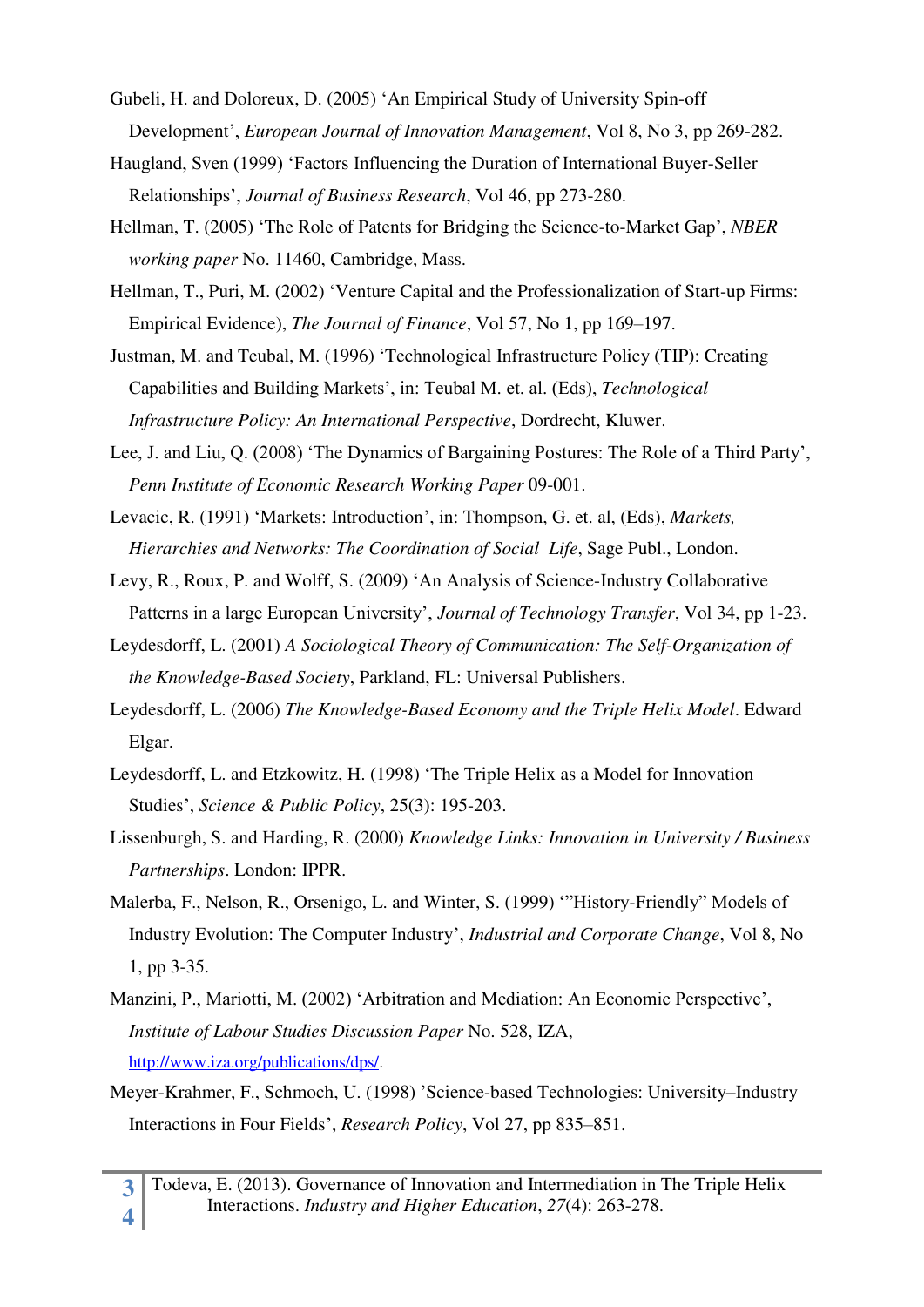- Mirowski, P. and Van Horn, R. (2005) 'The Contract Research Organization and the Commercialization of Scientific Research', *Social Studies of Science*, Vol 35, p 503.
- Monjon, S., Waelbroeck, P. (2003) 'Assessing Spillovers from Universities to Firms: Evidence from French Firm-Level Data', *International Journal of Industrial Organization*, Vol 21, pp 1255–1270.
- Narin, F., Hamilton, K. and Olivastro, D. (1997) 'The Increasing Linkage Between U.S. Technology and Public Science', *Research Policy*, Vol 26, pp 317–330.
- Neudorf, L. (2009) 'Judicial Independence: The Judge as a Third Party to the Dispute', PhD Thesis, *Faculty of Law, Institute of Comparative Law, McGill University*, Montreal.
- Parkinson, J. (1994) *Corporate Power and Responsibility*. Oxford University Press, Oxford.
- Pearce, L. (2003) 'Disaster Management, Community Planning and Public Participation: How to Achieve Sustainable Hazard Mitigation', *Natural Hazards*, Vol 28, pp 211–228.
- Robinson, D., Rip, A. and Mangematin, V. (2007) 'Technological Agglomeration and the Emergence of Clusters and Networks in Nanotechnology', *Research Policy*, Vol 36, No 6, pp 871-879.
- Roessner, J. (1993) 'What Companies Want from the Federal Labs', *Issues in Science and Technology*, Vol 10, No 1, pp 37-42.
- Rubinstein, A.,Wolinsky, A. (1987) 'Middlemen', *The Quarterly Journal of Economics*, Vol 102, No 3, pp 581–593.
- Russell, G. and Waste, R. (1998) 'The Limits of Reinventing Government', *American Review of Public Administration*, Vol 28, No 4, pp 325-346.
- Schartinger, D., Rammer, C., Fischer M. and Frohlich J. (2002) 'Knowledge Interactions Between Universities and Industry in Austria: Sectoral Patterns and Determinants', *Research Policy*, Vol 31, pp 303-328.
- Shane, S. (2002) 'Selling University Technology: Patterns from MIT', *Management Science*, Vol 48, No 1, pp 122-137.
- Todeva, E. (1998) 'The Transformation of the Socialist Governance System', *South Bank European Papers*, 6-98, London.
- Todeva, E. (2005) 'Governance, Control and Co-Ordination in Network Context: The Cases of Japanese Keiretsu and Sogo Shosha', *Journal of International Management*, Vol. 11, pp. 87-109.
- Todeva, E. (2008) Health Technology Cluster in the Greater South East, Report by SEHTA and the University of Surrey.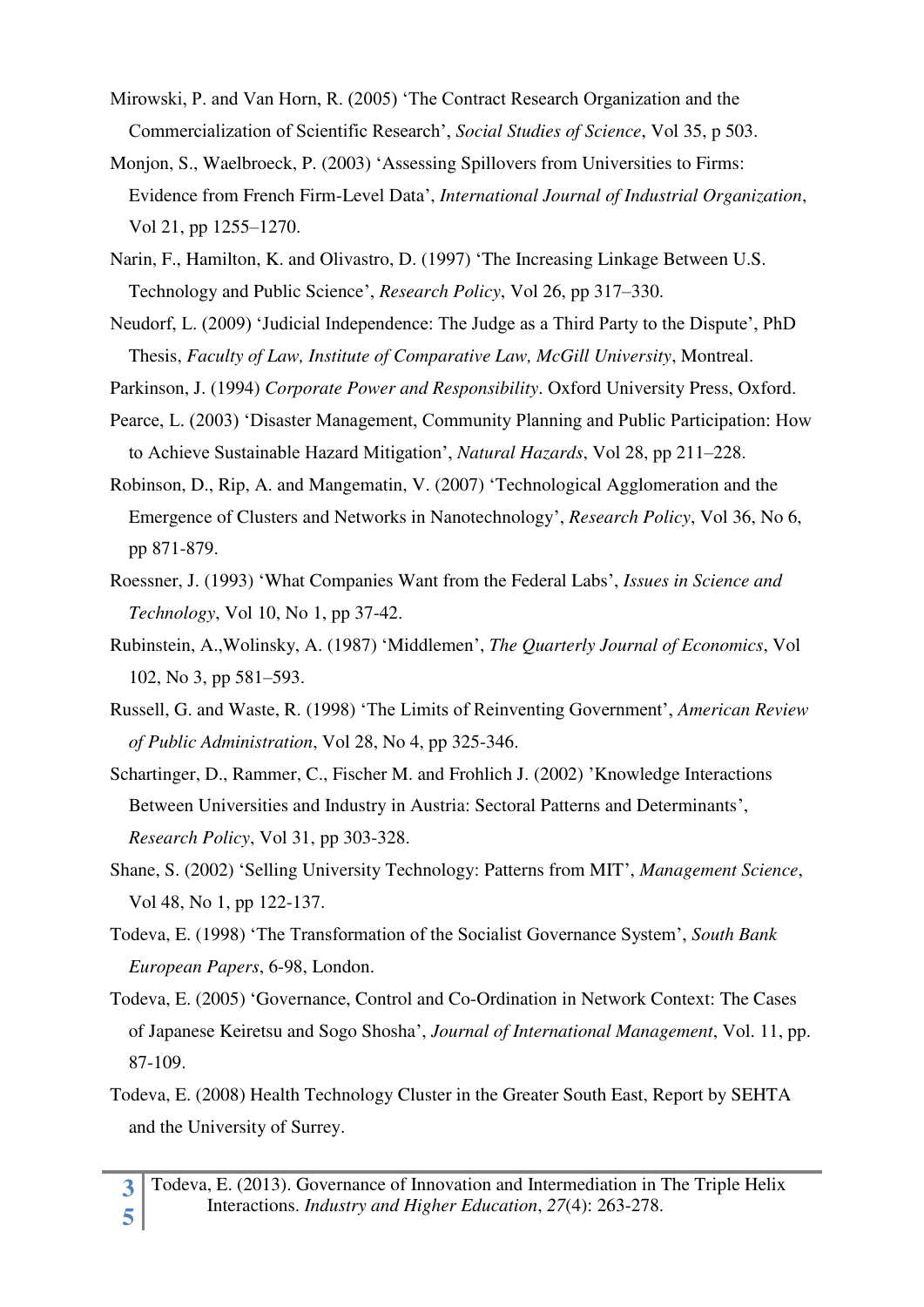- Todeva, E. 2010. Theoretical Tensions between Regulation, Governance, and Strategic Behaviour in a Federated World Order', *International Journal of Social Economics*, 37 (10): 784- 801.
- Ohta, T., Lee, K., Kakehi, K. (2008) 'Role of Formal Boundary Spanning Structure and Changing Pattern of University-Industry Collaborative Research in University of Tokyo', *PICMET 2008 Proceedings*, 27-31 July, Cape Town, South Africa.
- Wilson, W. (1987) 'The Study of Administration', *Political Science Quarterly*, Vol 2, pp 197- 222.
- Yusuf, S. (2008) 'Intermediating Knowledge Exchange Between Universities and Businesses', *Research Policy*, 37: 1167-1174.
- Zucker, L., Darby, M. and Armstrong, J. (2002) 'Commercializing Knowledge: University Science, Knowledge Capture, and Firm Performance in Biotechnology', *Management Science*, Vol 48, No 1, pp 138-153.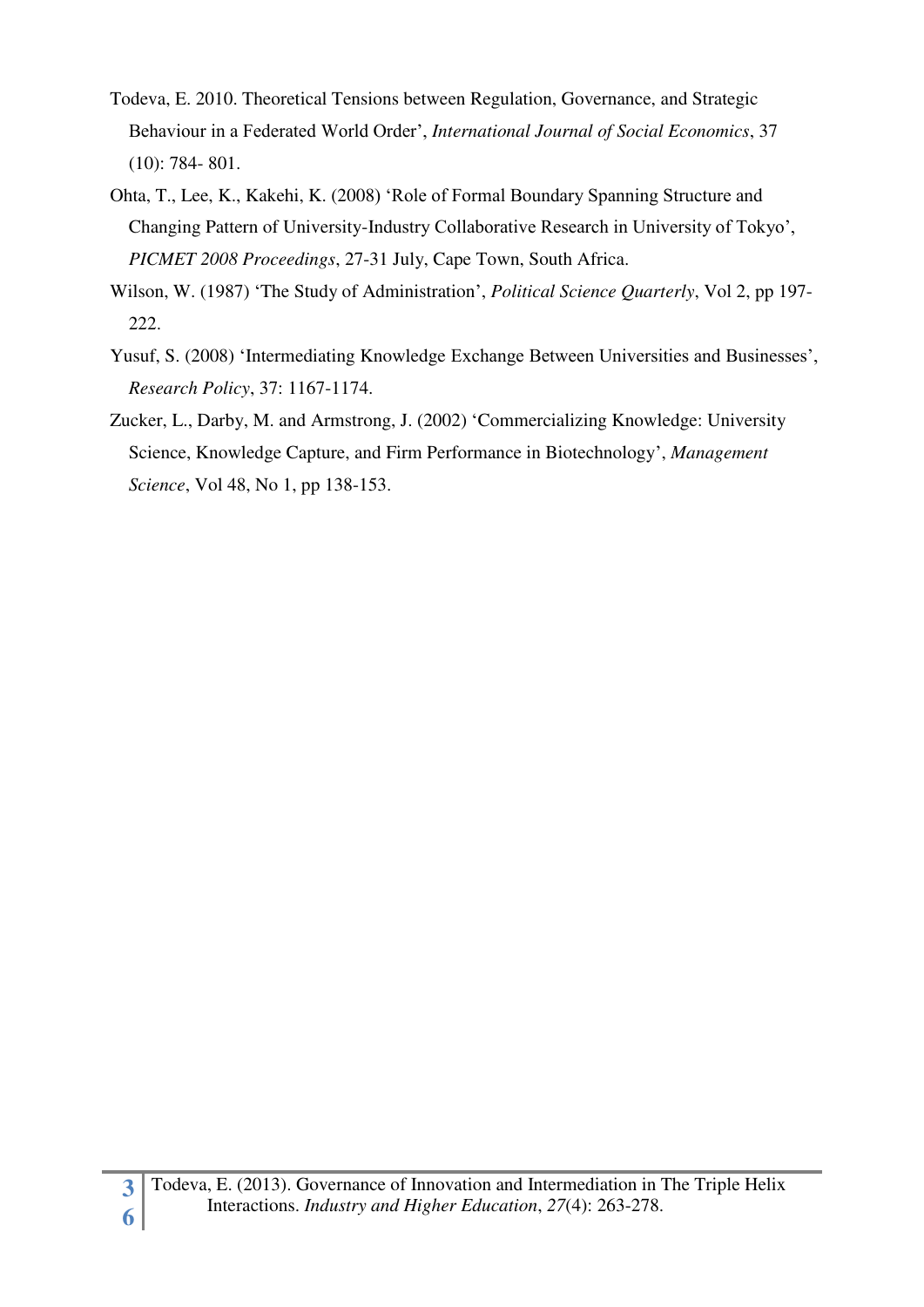# **Fig. 1. Intermediation in the Triple Helix Relationships**



**Fig. 2. Intermediation Activities and Practices for the Innovation Process** 



**Fig. 3. Knowledge and Technology Transfer Channels** 

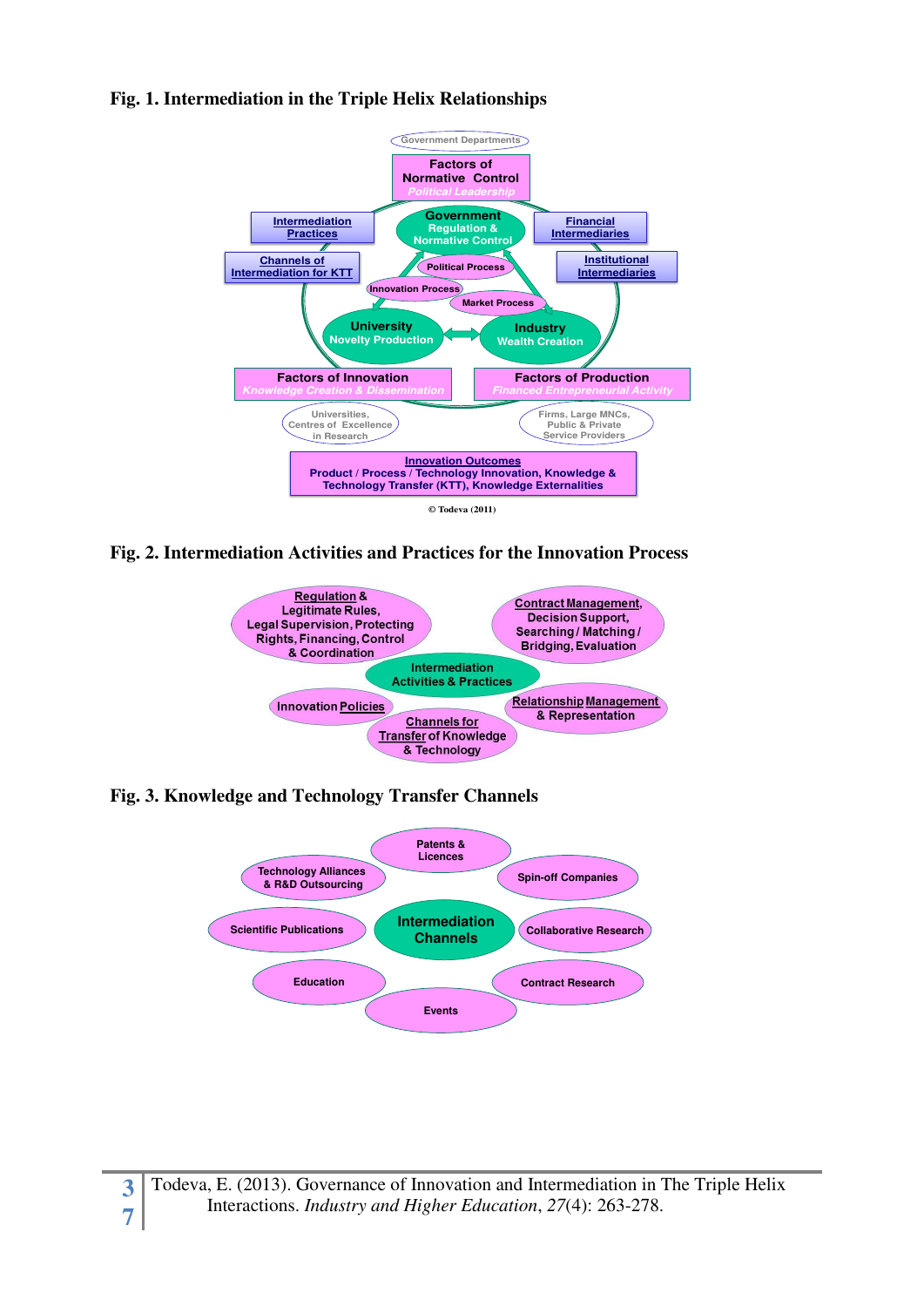# **Table 1. Intermediaries in the Health Technology Sector in the Greater South East, UK**

|                                                  | <b>TSB</b>                                                                                                                                                   | <b>SEHTA</b>                                                                                                                                                                                         | <b>IPSO Ventures</b>                                                                                                                                                | <b>ISIS Oxford</b>                                                                                                                                                                                                                                                                    |
|--------------------------------------------------|--------------------------------------------------------------------------------------------------------------------------------------------------------------|------------------------------------------------------------------------------------------------------------------------------------------------------------------------------------------------------|---------------------------------------------------------------------------------------------------------------------------------------------------------------------|---------------------------------------------------------------------------------------------------------------------------------------------------------------------------------------------------------------------------------------------------------------------------------------|
| Ownership                                        | Public institution (since<br>2007)                                                                                                                           | Company limited by<br>guarantee (since 2005)                                                                                                                                                         | Private company                                                                                                                                                     | University company<br>(since 1988)                                                                                                                                                                                                                                                    |
| <b>Financed by</b>                               | Government: Dep. for<br><b>Business Innovation &amp;</b><br>Skills, other government<br>departments, Regional<br>Development Agencies &<br>Research Councils | Regional Development<br>Agency - SEEDA                                                                                                                                                               | <b>Private Owners</b>                                                                                                                                               | University of Oxford                                                                                                                                                                                                                                                                  |
| <b>Facilitate in</b><br>distribution of<br>funds | From Government                                                                                                                                              | From Funding bodies                                                                                                                                                                                  | Own funds & those<br>from private investors                                                                                                                         | From Private investors                                                                                                                                                                                                                                                                |
|                                                  | Support business<br>development                                                                                                                              | Provide membership<br>representation                                                                                                                                                                 | Market pull strategy                                                                                                                                                | Balancing technology<br>push & market pull<br>strategy                                                                                                                                                                                                                                |
|                                                  | Stimulate technology-<br>enabled innovation in the<br>areas of national<br>strategic importance for<br>boosting UK growth &<br>productivity                  | Support small<br>businesses in the Health<br>technology cluster in the<br>SEEDA region                                                                                                               | Exploit intellectual<br>property & technology<br>developed inside<br>universities & create<br>business opportunities                                                | Translate university's IP,<br>innovation products,<br>knowledge &<br>technology into business<br>opportunities                                                                                                                                                                        |
| Main strategy<br>& objectives                    | Promote, support &<br>invest in technology<br>research                                                                                                       | Manage funds provided<br>by non-departmental<br>government bodies                                                                                                                                    | <b>Translating university</b><br>IP into licensing &<br>spin-out companies                                                                                          | Assist in university<br>development                                                                                                                                                                                                                                                   |
|                                                  | Facilitate inter-firm<br>networking, university-<br>industry links &<br>knowledge dissemination                                                              | <b>Understand business</b><br>needs & market<br>landscape; Understand<br>University direction                                                                                                        | Understand where<br>there are new<br>business opportunities<br>& potential demand                                                                                   | Assist researchers to<br>identify & manage<br>consulting opportunities                                                                                                                                                                                                                |
|                                                  |                                                                                                                                                              | Promote industry<br>interests to policy<br>makers, regulators, the<br>media & the general<br>public                                                                                                  | A bridge between<br>industry & university                                                                                                                           |                                                                                                                                                                                                                                                                                       |
|                                                  | Provide funds for<br>programs & projects                                                                                                                     | Assist companies &<br>universities to obtain<br>funding                                                                                                                                              | Analyse the market<br>landscape & identify<br>business opportunities                                                                                                | Contributes revenue to<br>the University of Oxford<br>from patents & licensing                                                                                                                                                                                                        |
| <b>Types of</b>                                  | Create knowledge<br>transfer networks for<br>knowledge sharing &<br>problem solving                                                                          | Understand & interpret<br>the policies of the main<br>funding bodies; Monitor<br>industries' needs                                                                                                   | Discuss business<br>opportunities with<br>potential investors                                                                                                       | Inform investors &<br>professionals about the<br>latest inventions by the<br>University of Oxford &<br>about the new business<br>opportunities                                                                                                                                        |
| facilitation                                     | Support knowledge<br>transfer partnerships &<br>placements of graduates<br>in businesses under<br>academic leadership                                        | Manage a membership<br>database & provide<br>members with better<br>orientation about the<br>innovation & technology<br>landscape                                                                    | Develop the most<br>important ideas &<br>inventions born inside<br>universities & provide<br>commercial value to<br>them, so they can be<br>exploited by industries | Identify, protect &<br>market technologies<br>through licensing, spin-<br>out company formation,<br>consulting & material<br>sales                                                                                                                                                    |
|                                                  | Facilitate links across<br>industry networks &<br>spread knowledge                                                                                           | Design & participation in<br>collaborative research<br>projects                                                                                                                                      | Provide management<br>expertise & human<br>capital to the newly<br>founded companies                                                                                | Negotiate exploitation &<br>spin-out company<br>agreements                                                                                                                                                                                                                            |
|                                                  | Coordinate a large<br>number of partners &<br>create a flow of<br>information between<br>them that goes in both<br>directions, both top-down<br>& bottom-up  | Act as double<br>intermediary - informing<br>the businesses regarding<br>Government's policies,<br>funding & market<br>legislation, & the<br>Government about the<br>businesses situation &<br>needs | Help its portfolio<br>companies with<br>acquisitions, mergers,<br>collaborations &<br>licensing opportunities                                                       | Follows every step of<br>the spin-out process.<br>from the identification of<br>the researchers, to the<br>investors, arriving at the<br>managers, thus<br>facilitating the running of<br>the new business<br>represent all the actors<br>that contribute to the<br>business creation |
|                                                  | Assist government in<br>improving policy areas                                                                                                               | Circulate a newsletter &<br>provide information to<br>industry                                                                                                                                       | Facilitate relationships<br>between universities &<br>industries via licensing<br>& spin-out creation                                                               | Manage joint initiatives<br>with the NHS & the DoH<br>in the form of research<br>hospital & research<br>centres                                                                                                                                                                       |
|                                                  | Facilitate understanding<br>of policy trends                                                                                                                 | Work with life science<br>research & development                                                                                                                                                     | <b>Exploit university</b><br>innovation                                                                                                                             | Identify technology<br>development                                                                                                                                                                                                                                                    |

**8** 

**3** Todeva, E. (2013). Governance of Innovation and Intermediation in The Triple Helix Interactions. *Industry and Higher Education*, *27*(4): 263-278.